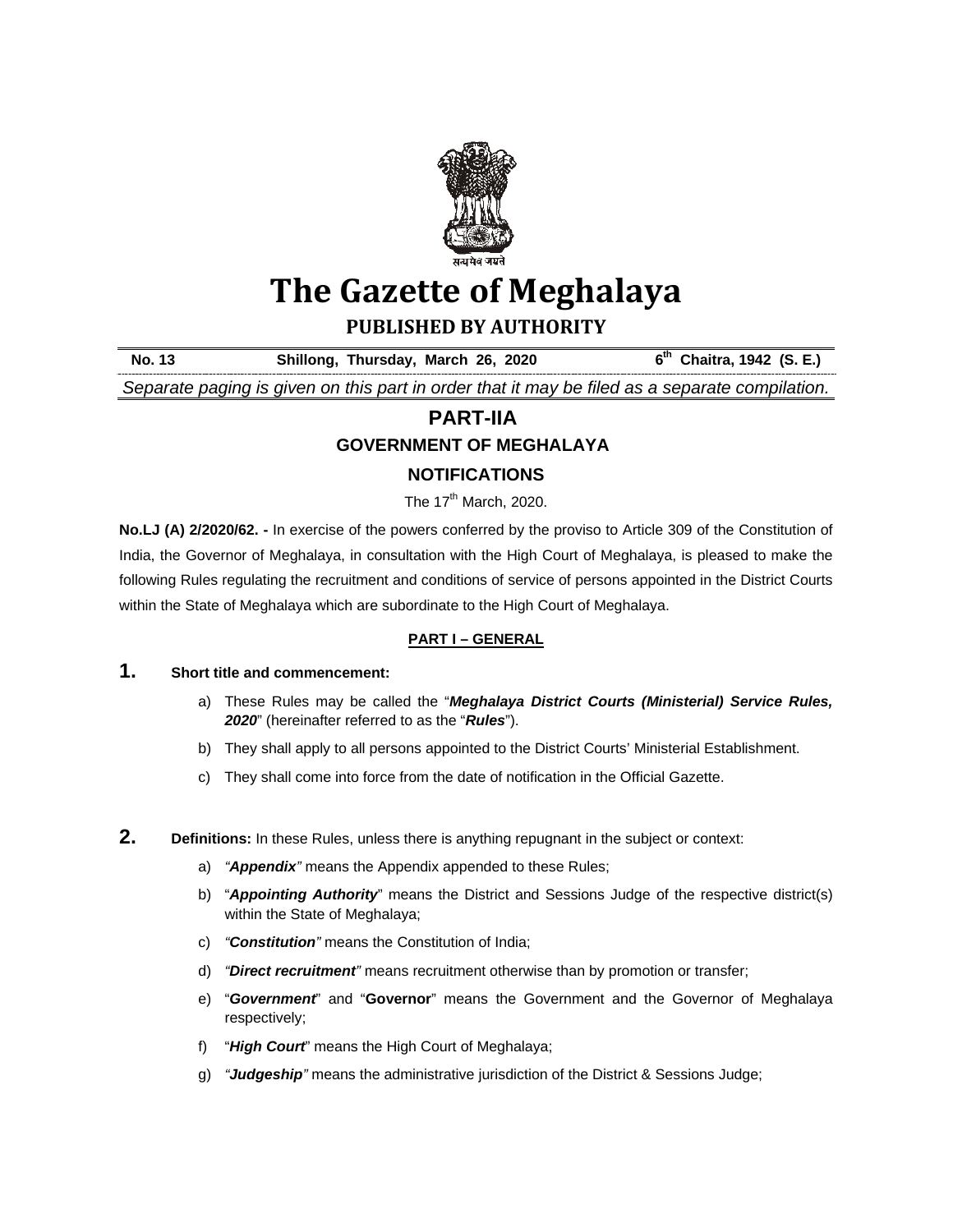- h) "*Member of the Service*" means a member of the Meghalaya District Court (Ministerial) Service;
- i) "*Member of the District Courts' Ministerial Establishment"* means a person appointed in accordance with these Rules or of rules or orders in force prior to commencement of these Rules;
- j) *"Recruiting Authority"* means Registrar General of the High Court or any other officer authorized by the Chief Justice of the High Court;
- k) "*Schedule*" means schedules appended to these Rules;
- l) "*Service*" means the Meghalaya District Court (Ministerial) Service constituted under Rule 4;
- m) *"Substantive appointment"* means an appointment made under the provisions of these Rules, after due selection by any of the methods of recruitment prescribed under these Rules and includes an appointment on probation or as a probationer followed by confirmation on the completion of the probationary period; and
- n) "*State*" means the State of Meghalaya.
- **3.** Construction: (1) In these Rules, unless the contrary intention appears, a reference to:
	- a) an amendment includes a supplement or replacement (however fundamental) and amended will be construed accordingly;
	- b) a month or months is a reference to a period starting on one day in a calendar month and ending on the numerically corresponding day in the next calendar month or the calendar month in which it is to end;
	- c) a year or years is a reference to a calendar year;
	- d) the singular includes the plural (and vice versa); and
	- e) a gender shall include references to the female and male gender.
	- (2) The headings in these Rules do not affect its interpretation.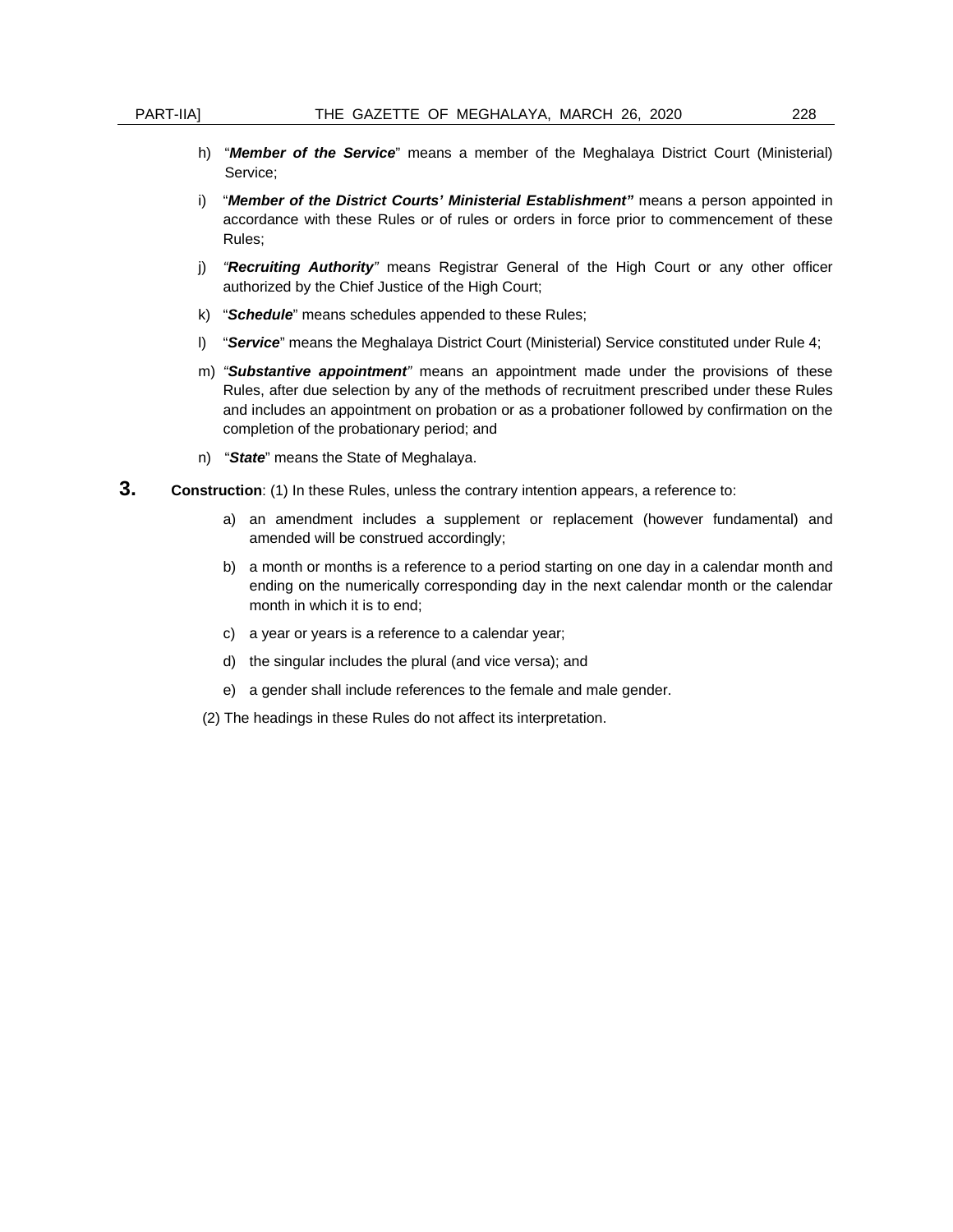#### **PART II – STRENGTH, RECRUITMENT, APPOINTMENT AND CONDITIONS OF SERVICE**

- **4. Constitution of the Service:** On and from the date of commencement of these Rules, there shall be constituted a service known as the *'Meghalaya District Court (Ministerial) Service'* comprising the following persons:
	- i. persons appointed to different posts in the Judgeship before commencement of these Rules;
	- ii. persons appointed to different posts in the respective Deputy Commissioners'/ Sub-Divisional Officers' office (Judicial branch) who have, at the time of separation of subordinate Judiciary from the Executive, been transferred to the respective Judgeship(s); and
	- iii. persons appointed to different posts in the Service in accordance with the provisions of these Rules.

#### **5. District Courts Ministerial Establishment:**

- a) The establishment of the Judgeship shall consist of the posts shown in Schedule A which may be amended by the Governor, in consultation with the High Court, from time to time.
- b) The Governor, in consultation with the High Court, may from time to time, create additional number of posts in any class or category.
- c) The Governor, in consultation with the High Court, may leave unfilled or may hold in abeyance any vacant post without thereby entitling any person to compensation.
- d) Members of the lower posts shall have no claim for appointment to any of the higher posts except in accordance with the provisions made in these Rules.

#### **6. Method of recruitment, educational qualifications etc.:**

- a) In respect of each category of posts of the Service specified in column  $(B)$  of Schedule B, the method of recruitment and required qualifications shall be as specified in the corresponding entries in columns (C) and (D) of Schedule – B.
- b) Except for appointment on officiating, temporary or ad-hoc basis, the mode of and qualifications for appointment to the post specified in the Schedule  $-$  B shall be as stated therein.

Provided that the Recruiting Authority may, if deemed appropriate, for the purpose of short listing of the candidates, hold a screening test.

- c) Notwithstanding anything contained hereinabove, recruitment to a post or a class of posts may be made by one or more of the following methods, namely:
	- i. by promotion of a person already employed in the Judgeship;
		- Explanation: Subject to the requirement of efficiency, promotion shall ordinarily be made according to Merit-cum-Seniority. An employee may receive special promotion for recognised merit irrespective of the class/ grade to which he may belong or of his seniority within his class/ grade. The zone of eligibility for promotion as drawn up by the Appointing Authority shall be 3 (three) times of the number of vacancies to be filled in on the basis of Merit-cum-Seniority or Merit, as the case may be: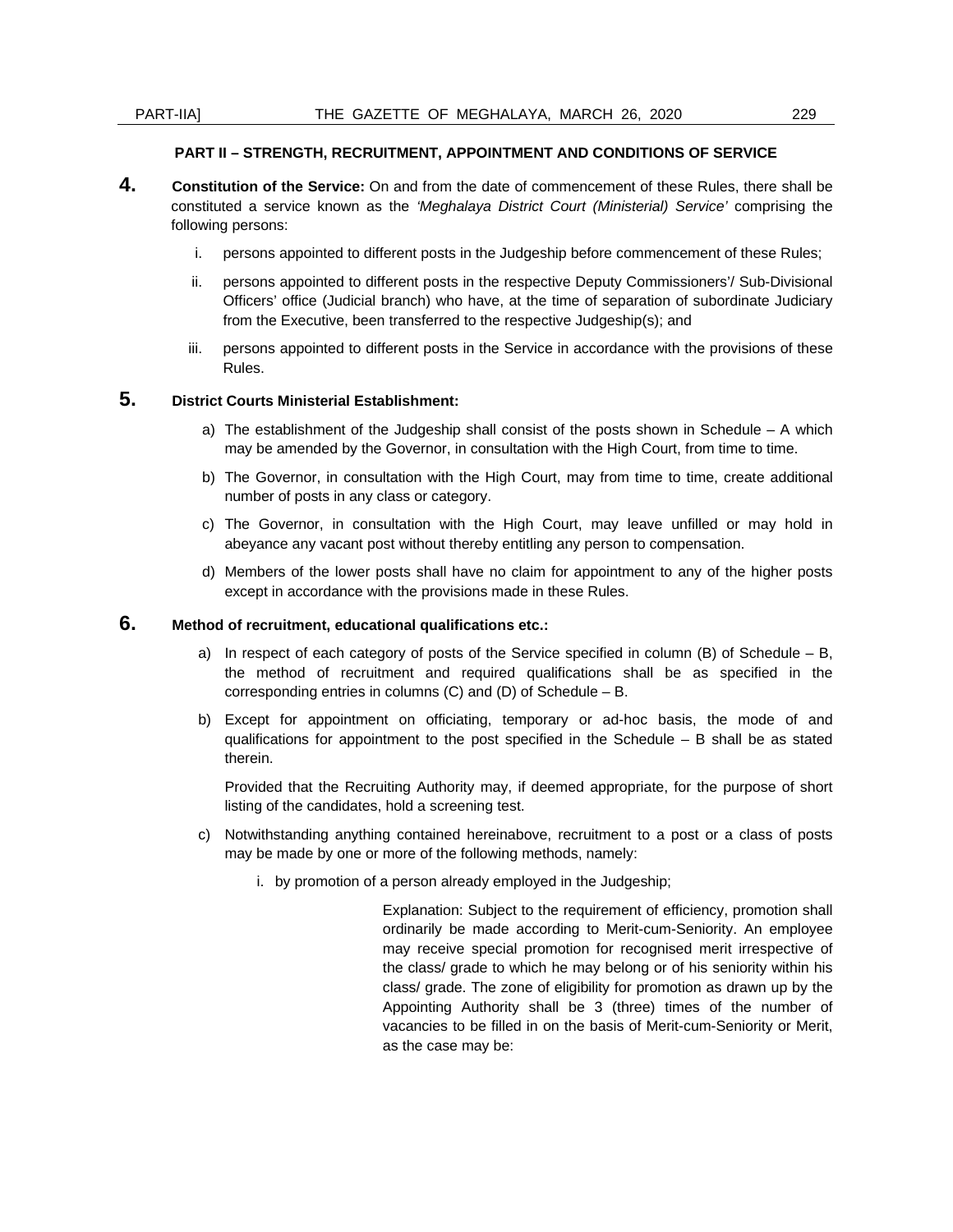Provided that in case of non-availability of sufficient number of suitable persons for selection on the basis of merit, the Appointing Authority may, at its discretion, consider persons of outstanding merit outside the zone of eligibility.

(a) In case a person, on his appointment by promotion to the next higher post either on the basis of urgent temporary appointment or on regular basis, foregoes such an appointment, he shall be considered again for appointment by promotion only after a period of 2 (two) years (subject to available vacancy).

(b) No person shall be allowed promotion to any post unless the Appointing Authority is satisfied that he is a person of integrity and impartiality.

- ii. by transfer to a corresponding post from another Judgeship;
- iii. by Direct recruitment.
- d) A candidate for appointment must, in any case, satisfy, apart from other qualifications, the following conditions:
	- i. that he is of sound health, and
	- ii. that his character and antecedents are such as to qualify him for his service.
- **7. Citizenship:** No person shall be appointed unless he is a citizen of India as defined in Articles 5 and 6 of the Constitution.
- **8. Age:** (1) Unless specified to the contrary in Schedule B, every candidate for appointment by Direct recruitment must have attained the age of 18 (eighteen) years and not exceeding the age of 27 (twenty seven) years on the first day of the year in which the advertisement for the post is made.

Provided that in the case of candidates belonging to Scheduled Castes and Scheduled Tribes, the upper age limit will be subject to relaxation made by the State Government from time to time.

Provided further that in the case of persons with disabilities, the upper age limit will be subject to O.M. No. PER (AR) 150/88/455 dated 10.09.2007 issued by the State Government (Personnel and Administrative Reforms (B) Department).

Provided further that there shall be no age limit for those candidates who are already in service of the Meghalaya Government provided they entered service within the prescribed age limit.

- **9. Reservation**: Reservation in Direct recruitment for various categories and classes of post in the District Courts' Ministerial Establishment shall be in accordance with the prevailing policies of the State Government.
- **10. Canvassing**: Any attempt on the part of a candidate/ Member of the District Courts' Ministerial Establishment for direct recruitment/ promotion (as the case may be) to enlist support, directly or indirectly, for his candidature by other means will disqualify him for appointment/ promotion.
- **11. Physical Fitness**: (1) Save and except to the extent candidates entitled to reservation under the Rights of Persons with Disabilities Act, 2016 and rules framed thereunder, a candidate for direct recruitment to any post must be in good mental and bodily health and free from any physical defect likely to interfere with the efficient performance of his duties and if selected, must produce a certificate to that effect from a medical authority notified by the Appointing Authority for the purpose.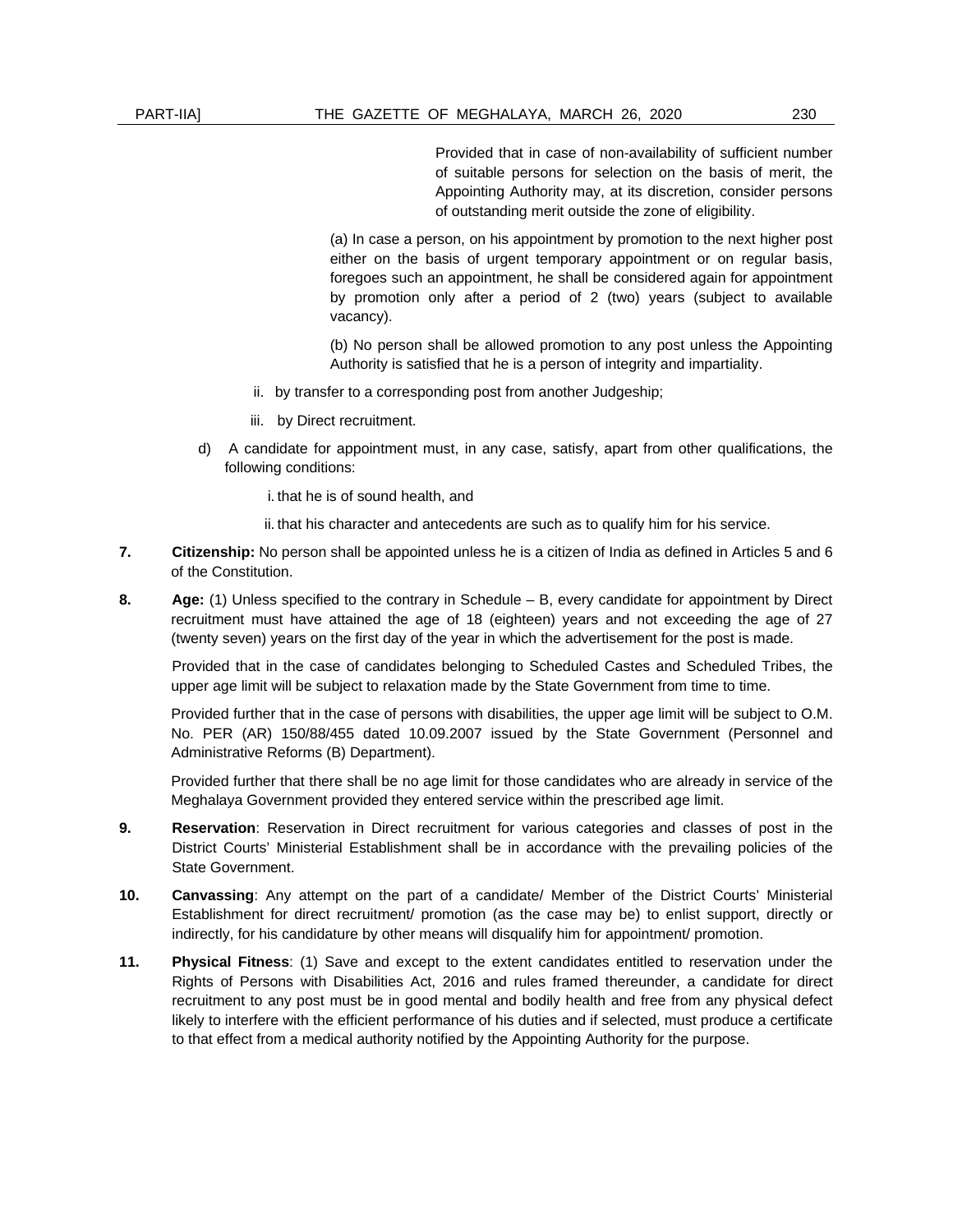(2) The Appointing Authority may, with prior approval of the High Court, dispense with production of such certificate in the case of a candidate promoted in the regular line of promotion, or who is already serving in connection with the affairs of the State if he has already been medically examined for the previous appointment and the essential standards of medical examination of the 2 (two) posts held by him are to be comparable for efficient performance of duties of the new post and his age has not reduced his efficiency for the purpose.

#### **12. Disqualification for appointment:**

- 1) No person shall be eligible for appointment unless he is a citizen of India.
- 2) No person who has more than 1 (one) spouse living shall be eligible for appointment.
- 3) No person shall be eligible for appointment if he or she:
	- i. is or has been a member of, or has associated himself with, any body or association after such body or association is declared as an unlawful body or association; or
	- ii. has participated in or is associated with, any activity or programme:
		- a. aimed at subversion of the Constitution;
		- b. aimed at organized breach or defiance of law involving violence;
		- c. which is prejudicial to the interests of the sovereignty and integrity of India or the security of the State; or
		- d. which promotes, on grounds of religion, race, language, caste or community, feelings of enmity or hatred between different sections of the people; or
	- iii. is dismissed from service under the Government of India or any State Government or any High Court; or
	- iv. is or has been debarred or disqualified by the Union or any State Public Service Commission or any High Court from appearing for any examination or selection conducted by it; or
	- v. is or has been convicted of an offence involving moral turpitude.
- **13. Determination of Vacancies:** (1) (a) Subject to the provisions of these Rules, the District and Sessions Judge of each Judgeship shall determine on the first day of April every year, the actual number of vacancies occurring during the financial year and send requisition of the same to the Recruiting Authority for recruitment.

(b) Where a post is to be filled in by a single method as prescribed in Schedule – B, the vacancies so determined shall be filled in by that method.

(c) Where a post is to be filled in by more than one method as prescribed in Schedule – B, the apportionment of vacancies, determined under sub-sub-rule (a) of sub-rule (1) above, to each such method shall be done maintaining the prescribed proportion for the overall number of posts already filled in. If any fraction of vacancies is left over, after apportionment of the vacancies in the manner prescribed above, the same shall be apportioned to the quota of various methods prescribed in a continuous cyclic order giving precedence to the promotion quota.

(2) The Appointing Authority shall also determine the vacancies of earlier years, year wise which were required to be filled in by promotion, if such vacancies were not determined and filled earlier in the year in which they were required to be filled in and send the requisition of same to the Recruiting Authority for recruitment.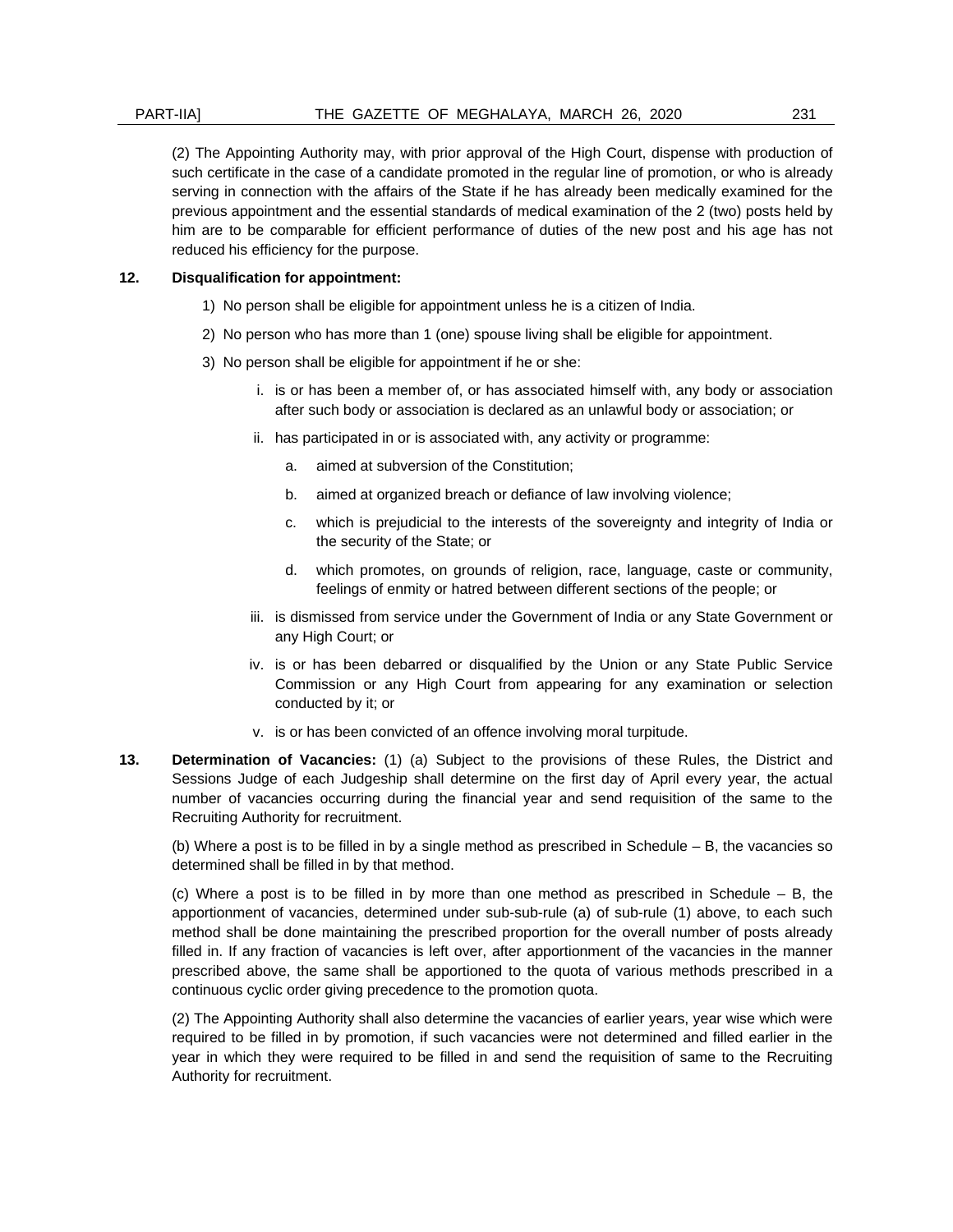(3) The Recruiting Authority shall, after determining the vacancies, under sub-sub-rule (a) of sub-rule (1) and, under sub-rule (2), notify the vacancies Judgeship-wise.

- **14. Authority for conducting the examination:** The common recruitment/ examination for the entire State shall be conducted by the Recruiting Authority, through its recruitment cell, on the basis of requisition for recruitment received from each Judgeship as per the guidelines, if any, prescribed by the High Court from time to time.
- **15. Inviting of Applications and Examination Fees:** (1) The applications for Direct recruitment for the posts shall be invited by the Recruiting Authority through advertisement in at least 3 (three) news papers, two of which must be in the vernacular language having wide circulation in the State.

(2) A candidate for direct recruitment shall pay examination fees of Rs. 300/- (Rupees three hundred only) in the form of Demand Draft payable to **"Registrar General, High Court of Meghalaya, Shillong"**. In case of Scheduled Caste/ Scheduled Tribe/ Other Backward Classes, examination fees of Rs. 150/- (one hundred and fifty rupees only) shall be charged. However, the application fee is exempted subject to furnishing of disability certificate (as per notification no. PER (AR).150/88/Pt.I/43 dated  $29<sup>th</sup>$  April, 2015).

(3) No claim for refund of the examination fees shall be entertained nor shall the fees be held in reserve for any other examination.

(4) Candidates shall be required to state in the application form names of maximum 3 (three) places (High Court/ subordinate Courts) in order of their preference, in which they seek appointment, in the manner as prescribed by the Recruiting Authority. The applicant shall submit an undertaking, alongwith his application in the form, specified by the Recruiting Authority, to the effect that he shall perform the duties and functions as specified by the Appointing Authority from time to time under Rule 37 of these Rules.

**16. Scrutiny of applications:** Before submitting the application, it should be ensured by the candidate that he fulfills all the eligibility criteria laid down in these Rules. The Recruiting Authority shall scrutinize the applications received by it and prepare a list of eligible candidates. Mere inclusion in the list of eligible candidates shall not entitle the candidate to presume his eligibility. The Recruiting Authority or Appointing Authority, as the case may be, shall reject the candidature of the candidates, who are selected for the post, at any stage, if they are found ineligible for appointment to the post.

#### **17. Eligibility of candidates for the interview:**

- 1) For the purpose of selection of candidates for interview, the Recruiting Authority shall prepare a list of names of candidates on the basis of the percentage of total marks secured in the qualifying examination in the order of merit and if 2 (two) or more candidates have secured equal percentage of total marks in the qualifying examination, the order of merit in respect of such candidates shall be fixed on the basis of their age (the person or persons older in age being placed higher in the order of merit). From amongst the candidates whose names are included in such list, as far as may be, such number of candidates as are equal to 3 (three) times the number of vacancies notified, selected in the order of merit, shall be eligible for the interview.
- 2) Where posts are reserved for Scheduled Tribe or others and required number of candidates in terms of sub-rule (1) belonging to such castes, tribes or other classes are not eligible for the interview, then, notwithstanding anything contained in sub-rule (1), the High Court under its discretion, may or may not, direct that such number of candidates as will make up the deficiency, belonging to such castes, tribes or classes selected in the order of merit from the list of names of candidates prepared under sub-rule (1) shall also be made eligible for the interview. For the purpose of this Rule: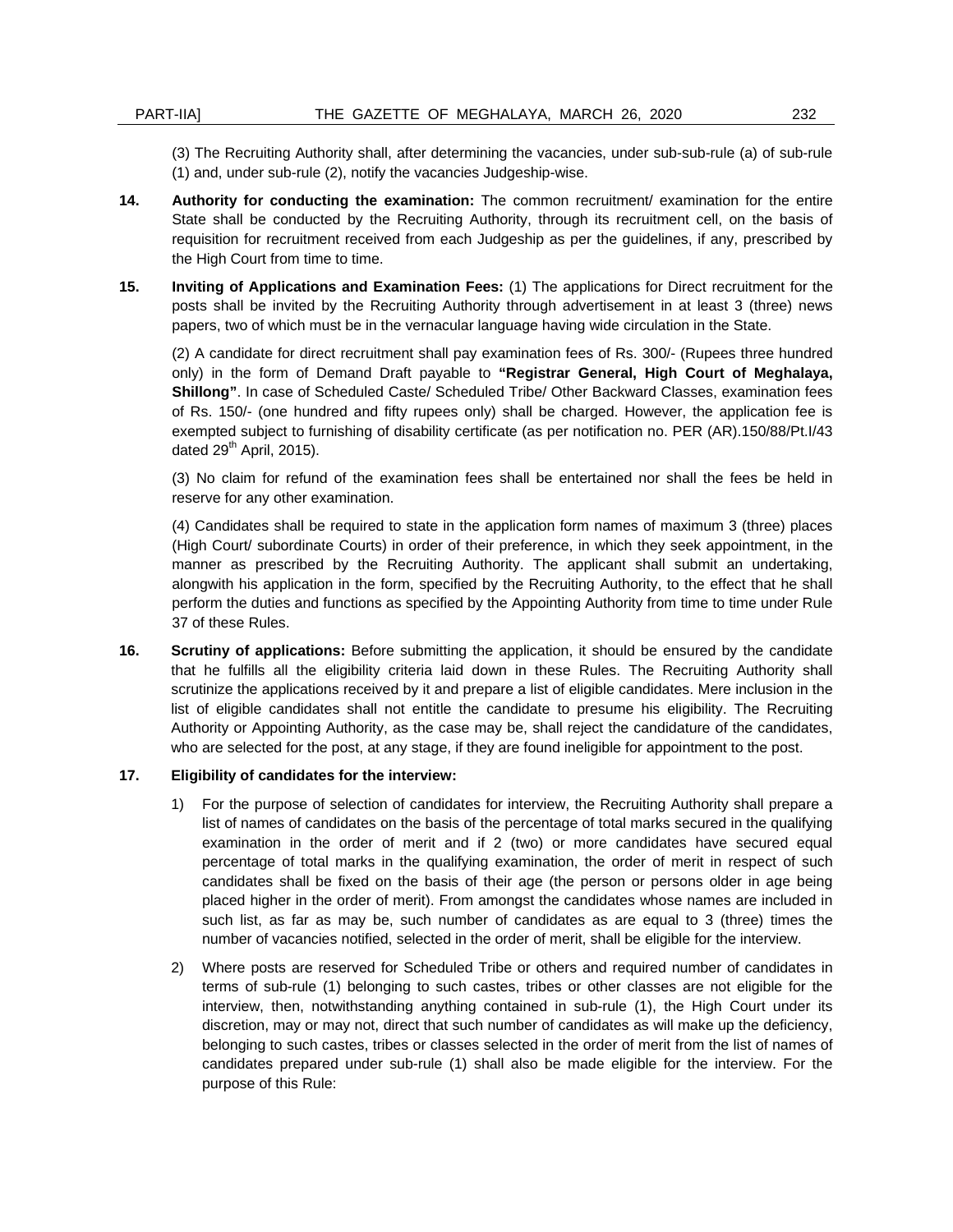- i. *'qualifying examination'* means the examination or examinations prescribed as the minimum qualification required for appointment by the committee to be nominated by the Recruiting Authority;
- ii. where the qualifying examination consists of more than one examination, the percentage of total marks secured in the qualifying examination shall be the average of the percentage of total marks secured in those examinations.

#### **18. Interview:**

1) The Recruiting Authority shall interview the eligible candidates selected under Rule 17 and award marks on the basis of their performance in the interview. The maximum marks for interview shall be 12.5% of the total written marks.

**Note:** The object of such interview is to assess the suitability of the candidates for appointment to the cadre or post applied for by them and their caliber including intellectual and social traits or personality.

2) The Recruiting Authority shall, as far as may be practicable, publish on the notice board of its office/ website on the day on which interview is held, a list of marks obtained by each candidate in the qualifying examination, if any.

> Provided that where the interview is held at any place other than the place of its office, the said list shall be published at such other place.

#### **19. List of selected candidates:**

- 1) The Recruiting Authority shall, on the basis of the aggregate of the percentage of the total marks secured in the qualifying examination, as determined under Rule 17 and of the marks secured at the interview under Rule 18, and taking into consideration the orders in force relating to reservation of posts for Scheduled Tribe or others, prepare in the order of merit a list of candidates eligible for appointment to the category of post and if the aggregate of the percentage of total marks secured in the qualifying examinations as determined under Rule 17 and of the marks secured at the interview under Rule 18 of two or more candidates is equal, the order of merit in respect of such candidates shall be fixed on the basis of their age (the person or persons older in age being placed higher in the order of merit).
- 2) The number of names of candidates to be included in such list shall be equal to the number of vacancies notified for recruitment.
- 3) The Recruiting Authority shall, in accordance with the provisions of sub-rule (1) above, also prepare an additional list of names of candidates not included in the list prepared under sub-rule (1) above, of which the number of candidates to be included shall, as far as possible, be 25 (twenty-five) percent of the number of vacancies notified, to be made use of in the event of candidates in the list prepared under sub-rule (1) above not joining the service.
- 4) The lists so prepared under sub-rules (1) and (2) above shall, with the approval of High Court, be published in such manner as the Recruiting Authority may direct.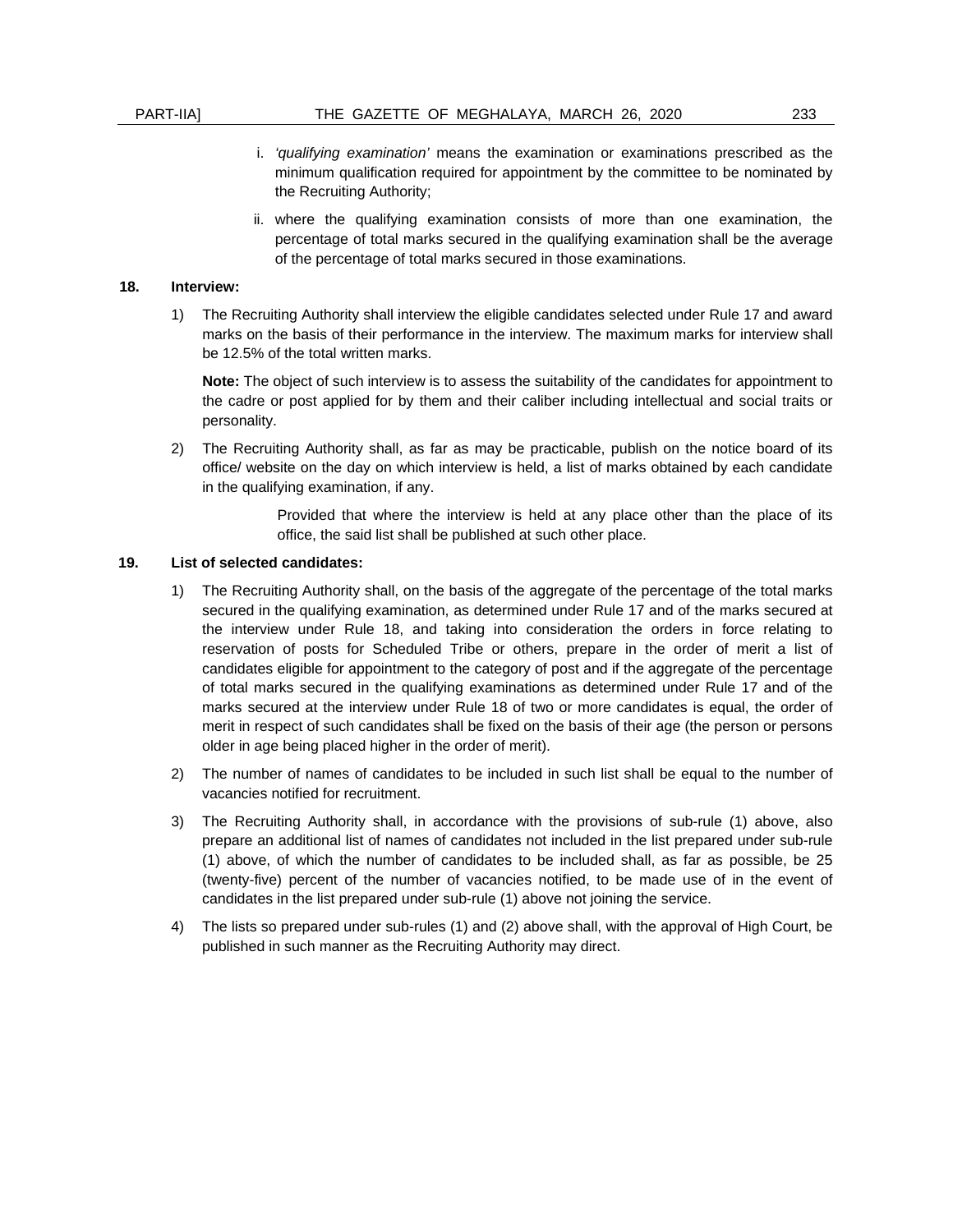#### **20. Appointment of candidates:**

- 1) Subject to Rules 17 and 18, candidates whose names are included in the list prepared under sub-rule (1) and published under sub-rule (3) of Rule 19 may be appointed by the Appointing Authority in the vacancies in the particular post in the order in which the names are found in the list after satisfying itself and after such enquiry as may be considered necessary that each of such candidate is suitable in all respects for appointment to a post in the cadre.
- 2) The Recruiting Authority shall prepare Judgeship wise list of selected candidates according to preference given by the candidates and send to the District and Sessions Judge concerned. If vacancy is not available in the Judgeship for which preference is given by the candidate as per his merit, his name may be sent by the Recruiting Authority to any other Judgeship for appointment.
- 3) Notwithstanding anything contained hereinabove, the inclusion of the name of a candidate in any list published under Rule 19 shall not confer any right of appointment.
- 4) Notwithstanding anything contained in any of the provisions of these Rules, appointment shall be made on merit-cum-options made by the candidates-cum availability of vacancies in the Judgeships.
- **21. Duration of operation of the list:** The list of names of candidates published by the Recruiting Authority under Rule 19 in respect of any post shall cease to be operative after 1 (one) year from the date of its publication unless the High Court extends such validity and in no case shall exceed more than 2 (two) years.

#### **22. Joining time for appointment:**

1) A candidate appointed by direct recruitment shall assume charge of the post specified by the Appointing Authority as soon as possible after the date of the order of appointment but not later than 15 (fifteen) days from that date.

**Explanation:** For the purpose of this sub-rule "*the date of the order of appointment"* means the date of dispatch of the order of appointment by registered post to the address given by the candidate.

- 2) Notwithstanding anything contained in sub-rule (1), the Appointing Authority may, on the application of the candidate and, if satisfied that there are good and sufficient reasons for doing so in terms of FR 58 and 59 of the Meghalaya Fundamental Rules and Subsidiary Rules, 1984, by order in writing, grant such further time, as it may deem necessary subject to the approval of the High Court.
- 3) The name of the candidate who fails to assume charge of the post within the time specified in sub-rule (1) or within the further time granted under sub-rule (2) thereof shall stand deleted from the list of selected candidates and the candidate concerned shall cease to be eligible for appointment.
- **23. Pay and Allowances**: The scales of pay admissible to persons appointed to the various categories of posts in the Service, whether in a substantive or officiating capacity or as a temporary measure, shall be such as may be revised by the Government from time to time.
- **24. Leave, Pension, etc.:** Except as provided in these Rules, pay allowances, pension, leave and other conditions of service of the Members of the Service, whether in a substantive or officiating capacity or as a temporary measure, shall be regulated by the rules and orders in force in the State.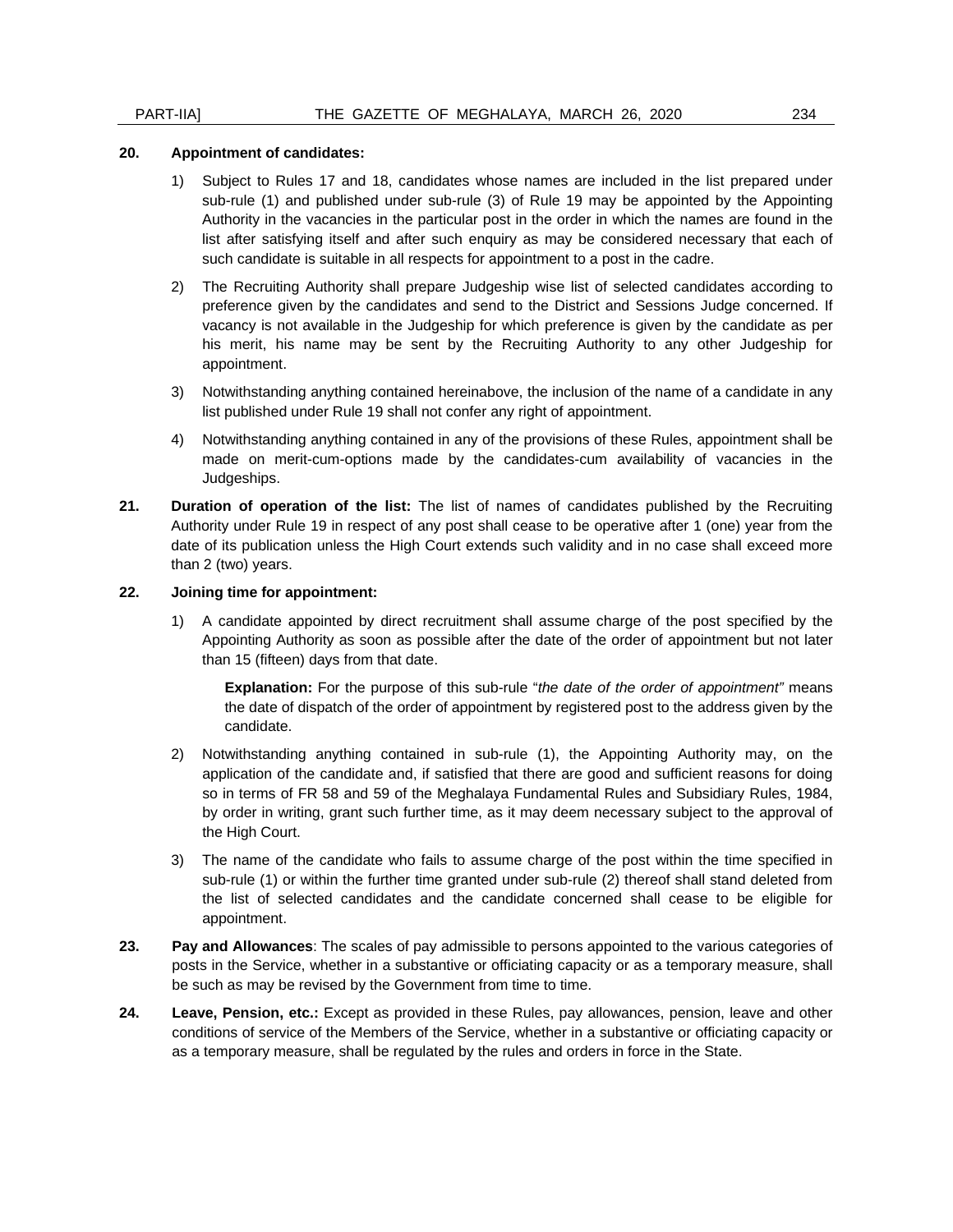#### PART-IIA] THE GAZETTE OF MEGHALAYA, MARCH 26, 2020 235

**25. Age of superannuation and extension in service**: Except as otherwise provided in this Rule, every Member of the Service shall retire from service in the afternoon of the last day of the month in which he attains the age of 58 (fifty eight) years.

Provided that an employee in the District Courts' Ministerial Establishment whose date of birth is the first day of a month shall retire from service on the afternoon of the last day of the preceding month on attaining the age of 58 (fifty eight) years.

#### **26. Seniority:**

- 1) Where any person is recruited to the posts by promotion and direct recruitment, the persons recruited by promotion shall take precedence over persons directly recruited where the year of their appointment is same.
- 2) Save as provided in sub-rules (3), (4), (5) and (6), seniority of a person appointed by direct recruitment or promotion shall be determined according to the dates on which they report for duty.
- 3) Where more than one person is promoted to the posts at the same time, the *inter se* seniority of persons so promoted shall be determined:
	- i. if promotions are made from any one post by their *inter se* seniority in that lower post;
	- ii. if promotions are made from more than one posts of the same grade, by the period of their service in those posts;
	- iii. if promotions are made from more than one posts of different grades, by the order in which the names of candidates are arranged in the select list.
- 4) Where more than one person is recruited by direct recruitment to the post, the *inter se* seniority of persons so recruited shall be in the order in which their names are arranged in the select list.
- 5) Provided that:
	- (i) the integrated seniority of holders of various categories of posts from which promotion to higher posts is provided in these Rules shall be reckoned according to the length of service after regular selection to the lower category of posts.
	- (ii) the seniority of a person appointed to a post in the service in one Judgeship by transfer to another Judgeship, on a corresponding post, shall be determined as per the provisions of Rule 33.
- 6) Every year in the month of January, seniority list of persons in all posts shall be prepared and published by the Appointing Authority, with prior approval of the High Court, and the lists so published shall be used for the purpose of making promotions to the next higher post.
- 7) Seniority of a person allowed to change his post as provided in these Rules shall be determined in the changed posts with reference to his first appointment to the original post.
- **27. Probation**: (1) A person on initial appointment to a post in the District Courts' Ministerial Establishment in substantive capacity shall be placed on probation for a period of 1 (one) year.

(2) The Appointing Authority may, with prior approval of the High Court, allow continuous service rendered in an officiating capacity or as a temporary measure on the post, or on a higher post, to be taken into account for the purpose of computing the period of probation.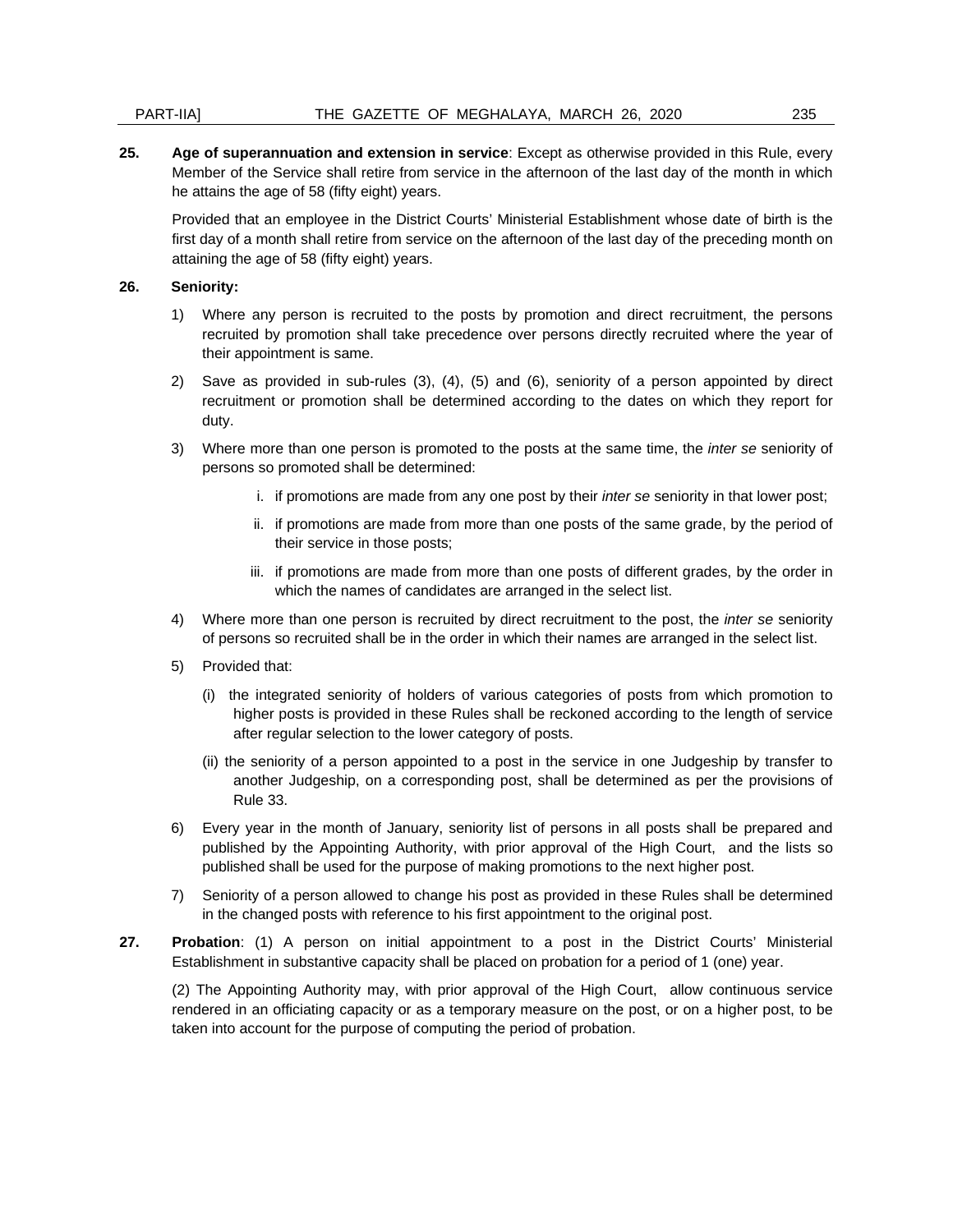(3) The Appointing Authority may, with prior approval of the High Court, for reasons to be recorded in writing, extend the period of probation in individual cases specifying the date up to which the extension is granted. Provided that in no case the period of probation will be extended beyond 3 (three) years.

(4) If it appears to the Appointing Authority at any time during or at the end of the period of probation or extended period of probation, as the case may be, that a probationer has not made sufficient use of his opportunities or has otherwise failed to give satisfaction, he may, with prior approval of the High Court, be reverted to his substantive post, if any or if he does not hold a lien on any post, his services may be dispensed with.

(5) A person whose services are dispensed with under sub-rule shall not be entitled to any compensation.

(6) No appeal shall lie against an order discharging a probationer.

- **28. Confirmation**: A Member of the District Courts' Ministerial Establishment shall be confirmed, under orders of the Appointing Authority, with prior approval of the High Court, in his appointment at the end of his period of probation or extended period of probation, as the case may be, with effect from a date not earlier than the date on which he completes the period of probation, if:
	- (a) his work and conduct during the probationary period have been found to be satisfactory;
	- (b) he is considered fit for confirmation, and
	- (c) his integrity is certified.

#### **29. Increment during the period of probation or officiation:**

- 1) A probationer or promotee may draw the increments that fall during the period of probation or officiation. He shall not, however, draw any increment after the expiry of the period of probation or officiation unless and until he is declared to have satisfactorily completed his probation or officiation, as the case may be.
- 2) When a probationer or promotee is declared to have satisfactorily completed his probation or officiation, as the case may be, he shall draw, as from the date such order takes effect, the pay he would have drawn had he been allowed the increments for the whole of his service from the date of his appointment on probation or officiation, as the case may be.
- 3) Notwithstanding anything contained in sub-rules (1) and (2) above where validity of the appointment of any person:
	- i. as probationer is questioned in any legal proceedings before a court of law, the period of probation of such persons shall continue until final disposal of such proceeding.
	- ii. as a promotee on officiating basis is questioned in any legal proceedings before a court of law, the period of officiation of such promotee shall continue until final disposal of such proceedings.
- **30. Deputation**: The Appointing Authority may, in any appropriate case, with prior approval of the High Court, permit a Member of the Service to go on deputation outside the Judgeship for such period, as he considers appropriate.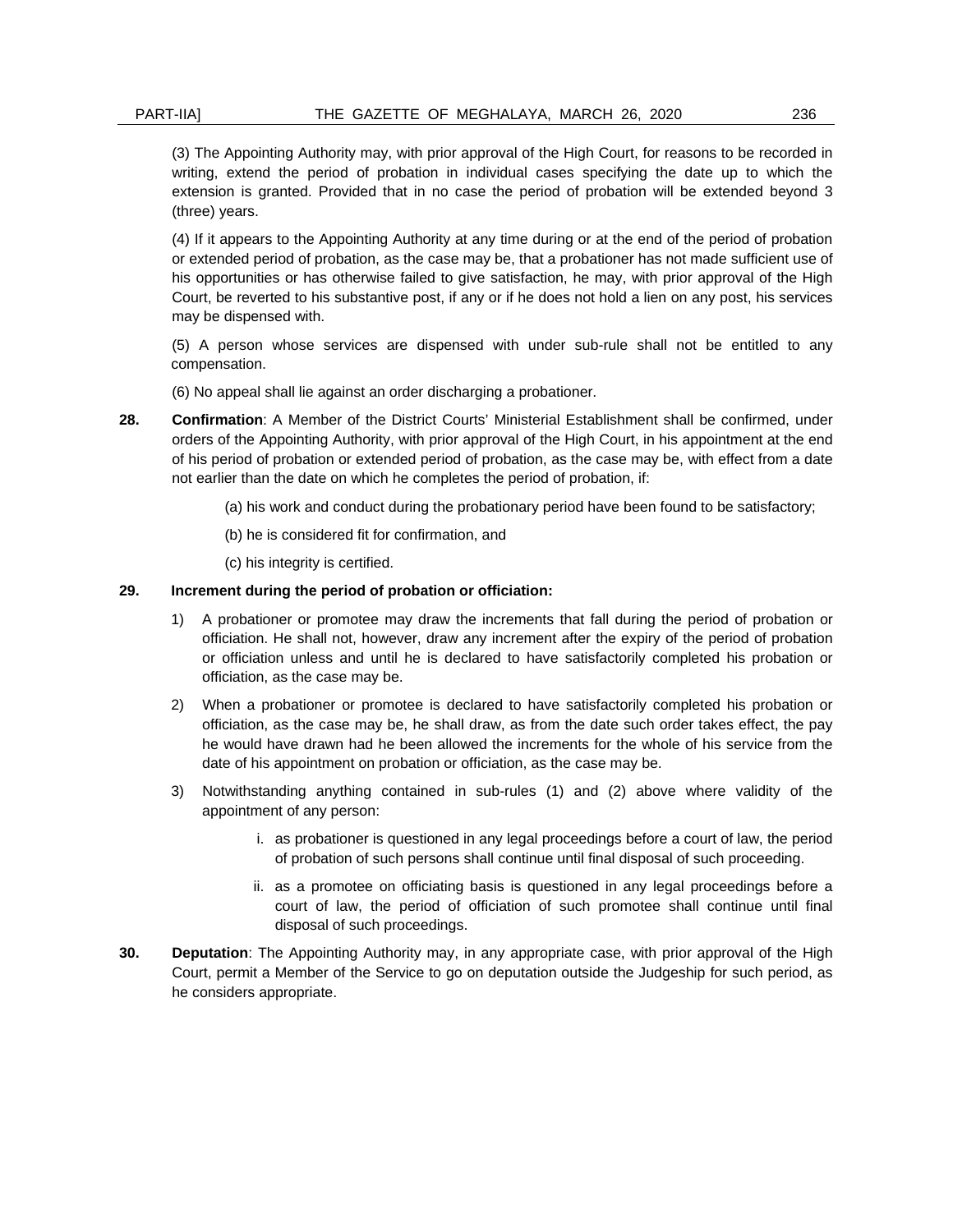#### PART-IIA] THE GAZETTE OF MEGHALAYA, MARCH 26, 2020 237

**31. Conditions of Service**: (1) Subject to the foregoing provisions in these Rules, in respect of all such matters regarding the conditions of service of Members of the Service for which no provision or insufficient provision has been made in these Rules, the rules and orders for the time being in force and applicable to State Government employees shall regulate the conditions of service of the Members of the Service subject to such modifications, variations or exception, if any, in the said rules, as the High Court may, from time to time, specify.

(2) If any doubt arises in regard to a particular post in the District Courts' Ministerial Establishment being corresponding to a post in the State, the matter will be decided by the High Court.

- **32. Character Rolls:** Except for persons appointed on officiating, temporary or ad-hoc basis, a character roll shall be maintained for every Member of the District Courts' Ministerial Establishment.
- **33. Transfer:** (1) Wherever considered necessary, a person appointed in service may be transferred from one Judgeship to another on corresponding post in the cadre by the Registrar General with the concurrence of the District and Sessions Judges concerned and with the approval of the Chief Justice of the High Court or the authority designated by him.

(2) The Chief Justice may also transfer any Member of the Service to the corresponding post in the High Court.

(3) The seniority of an employee transferred due to administrative reasons shall be fixed, on the basis of length of service on the post in the Judgeship where such employee is transferred. In case transfer is made on his own request, seniority shall be determined from the date he joins in new judgeship or High Court, as the case may be and he shall be placed at the lowest in the seniority of that cadre:

Provided that no employee shall be transferred to another Judgeship on his request unless he has completed minimum service of 5 (five) years in the Judgeship where he was initially appointed:

Provided further that the Chief Justice may, for reasons of administrative exigency, transfer an employee from one Judgeship to another regardless of the period of service completed.

#### **PART III – CONTROL AND DISCIPLINE**

- **34. Conduct**: A person appointed under these Rules shall be required to maintain the integrity and conduct himself in conformity with the dignity of the office he holds. He should follow the Code of Conduct as applicable to the employees in the High Court.
- **35. Disciplinary Authorities:** (1) The members of the Service shall be under the disciplinary control of the Appointing Authority.

(2) The provisions of disciplinary proceedings as applicable to employees in the High Court shall be applicable to all persons appointed under these Rules subject to such modifications, variations or exception, if any, as the High Court may, from time to time, specify.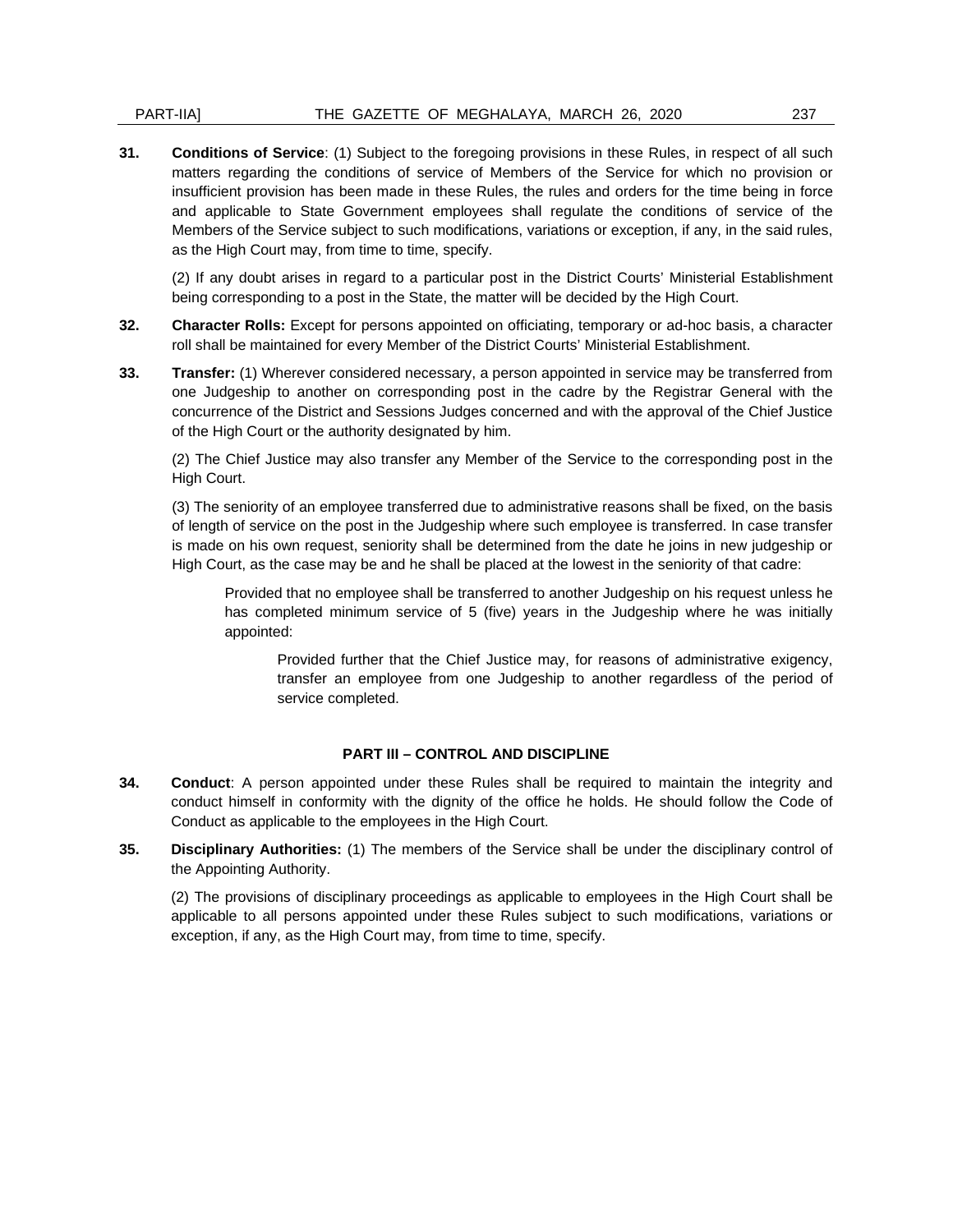#### **PART IV – MISCELLANEOUS**

**36. Training:** (1) Every person appointed by direct recruitment to the Service shall undergo such training as may, from time to time, be specified by the High Court.

(2) Every Member of the Service shall be given such periodical training as the High Court may, from time to time, specify.

(3) Every Member of the Service shall pass such tests or examinations and within such time as the High Court may, from time to time, specify.

- **37. Duties of member of the Service**: The nature of duty and functions to be performed by the Member of the Service shall be such as may be specified by the Appointing Authority from time to time.
- **38. Residuary Powers:** Nothing in these Rules shall be deemed to affect the power of the High Court to make such orders, from time to time, as it may deem fit, in regard to all matters incidental or ancillary to these Rules not specifically provided for herein or in regard to matters as have not been sufficiently provided for:

Provided that if any such order relates to salaries, allowances, leave or pension, the same shall be made with the approval of the Governor.

**39. Power to Relax**: (1) Where the High Court is of the opinion that the operation of any rule causes undue hardship in a particular case, it may by order, relax any of the provisions of these Rules to such extent and subject to such conditions as it may deem necessary.

(2) In exceptional cases where the High Court is satisfied that operation of the rules relating to age or regarding requirement of experience causes undue hardship in any particular case or where it is of the opinion that it is necessary or expedient to relax any of the provisions of these Rules with respect to age or experience of any person, it may by order dispense with or relax the relevant provision of these Rules to such extent and subject to such conditions as it may consider necessary for dealing with the case in a just and equitable manner, provided that such relaxation shall not be less favourable than the provisions already contained in these Rules.

- **40. Interpretation:** All questions relating to the interpretation of these Rules shall be referred to the High Court, whose decision thereon shall be final.
- **41. Power to Amend**: The State Government may, in consultation with the High Court, from time to time, amend by way of addition or variation any provision of these Rules.
- **42. Repeal and Savings:** (1) All rules, orders, guidelines or notification corresponding to and in force immediately before the commencement of these Rules are hereby repealed:

(2) Notwithstanding such repeal, any appointment made or action taken under any of the rules and orders so repealed shall be deemed to have been made or taken under these Rules and are hereby saved.

\*\*\*\*\*\*\*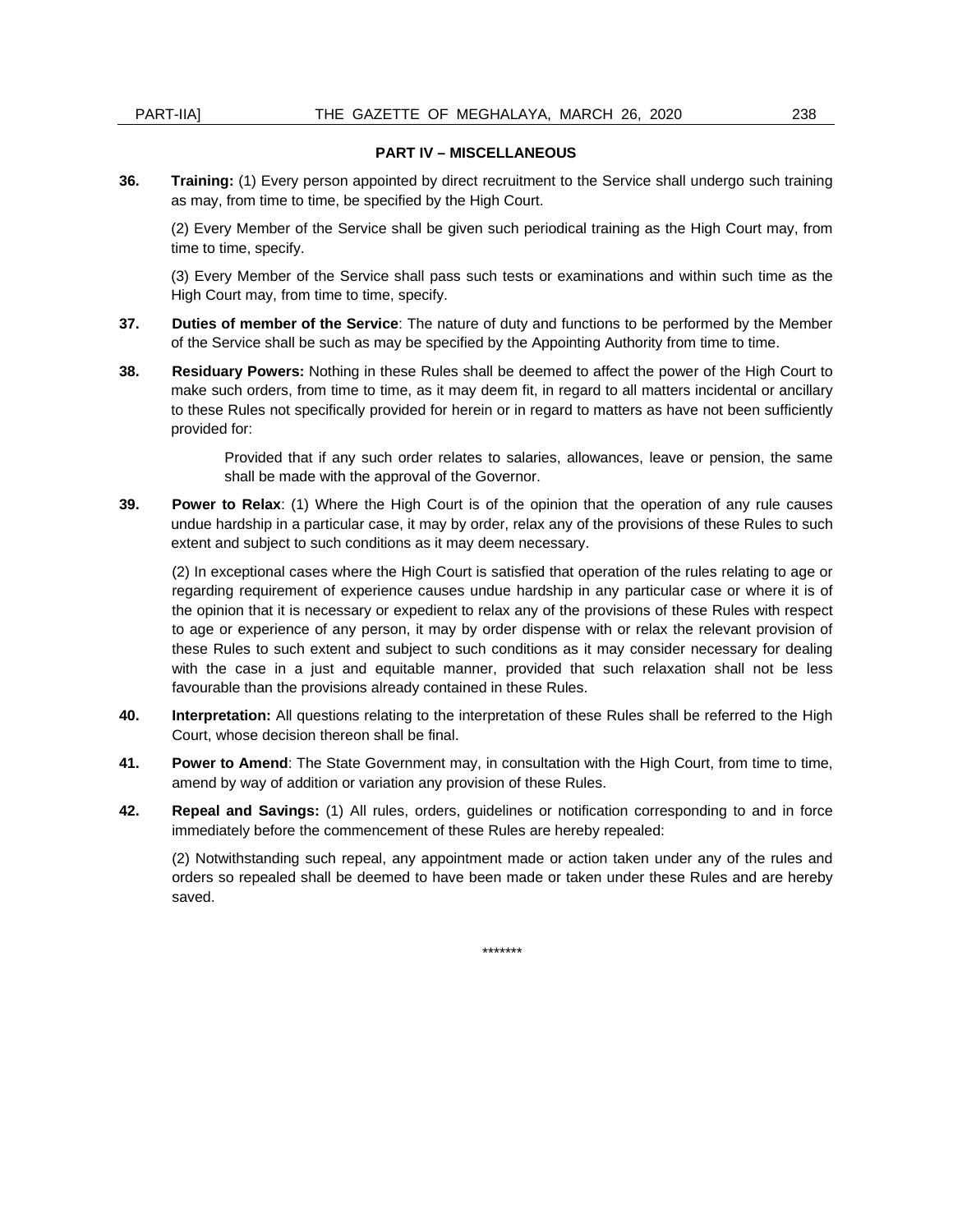## [See Rule 5]

Category of posts (cadres)

## **District – East Khasi Hills District, Shillong**

| SI. |                                                                | No. of posts    |                  |                |                     |
|-----|----------------------------------------------------------------|-----------------|------------------|----------------|---------------------|
| No. | <b>Category of posts</b>                                       | Permanent       | <b>Temporary</b> | Total          | Scale of pay        |
| 1.  | Chief Administrative<br>Officer (Gazetted)                     | $1$ (one)       |                  | 1              | Level-15 ₹ 45,600/- |
| 2.  | Head Assistant/<br>Accountant                                  |                 |                  |                |                     |
| 3.  | Stenographer Grade - II                                        | $6$ (six)       |                  | 6              | Level-11 ₹ 37,800/- |
| 4.  | Stenographer Grade-III                                         | $2$ (two)       |                  | $\overline{2}$ | Level-8 ₹ 30,300/-  |
| 5.  | <b>Upper Division Clerk/</b><br>Sheristadar                    | 14 (fourteen)   |                  | 14             | Level-8 ₹ 30,300/-  |
| 6.  | Assistant Librarian                                            | $1$ (one)       |                  | 1              | Level-5 ₹ 24,700/-  |
| 7.  | <b>Lower Division Clerk-</b><br>cum-Bench Assistant            | 26 (twenty six) |                  | 26             | Level-5 ₹ 24,700/-  |
| 8.  | <b>Court Manager (Fixed</b><br>Pay)                            |                 |                  |                |                     |
| 9.  | <b>Driver</b>                                                  |                 | 3 (three)        | 3              | Level-3 ₹ 20,600/-  |
| 10. | Duftry                                                         |                 | $2$ (two)        | $\overline{2}$ | Level-1 ₹ 17,400/-  |
| 11. | <b>Process Server</b>                                          |                 | $9$ (nine)       | 9              | Level-1 ₹ 17,400/-  |
| 12. | Grade-IV (Peon,<br>Chowkidar, Cleaner,<br>Sweeper, Mali, etc.) |                 | 18<br>(eighteen) | 18             | Level-1 ₹ 17,400/-  |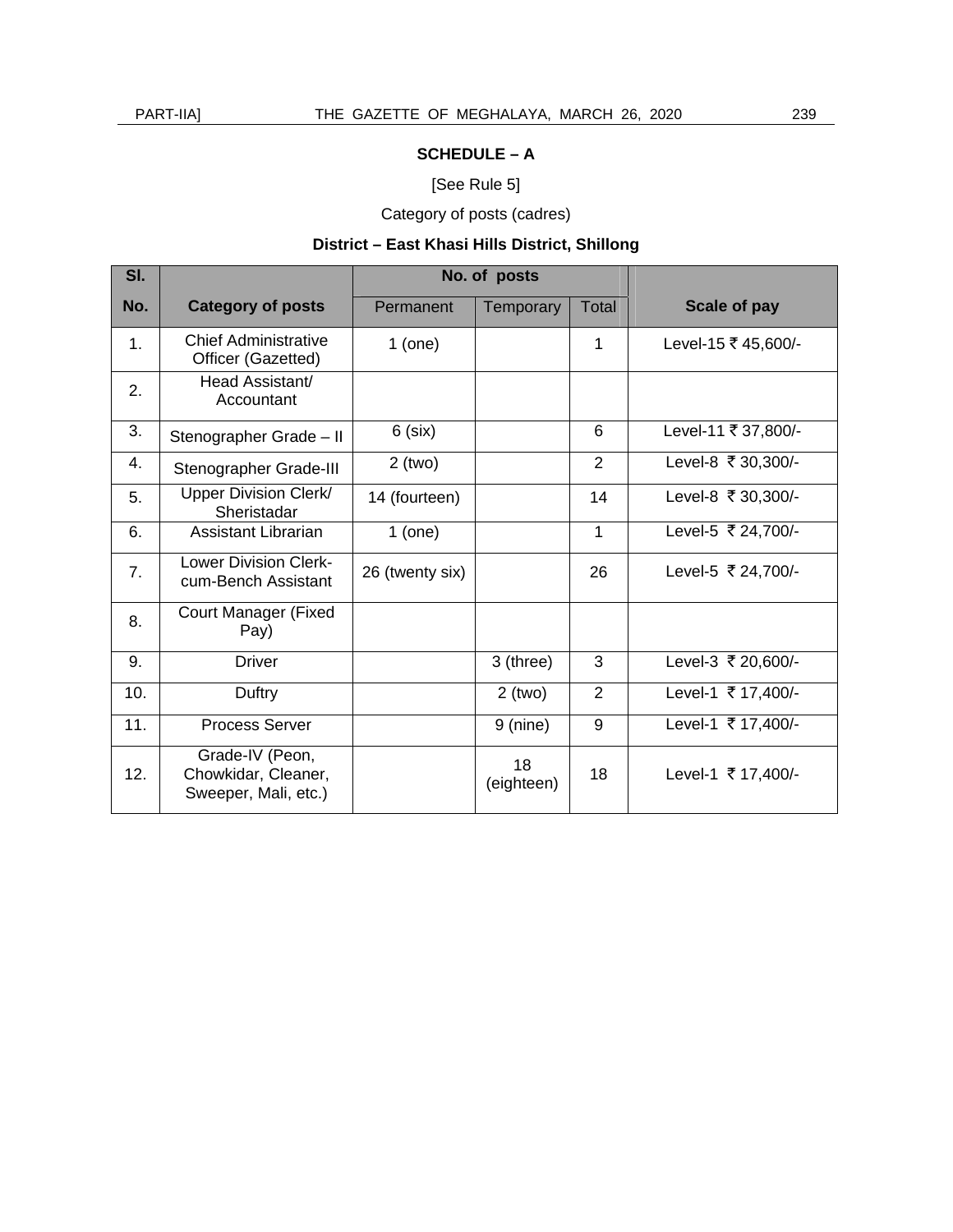## [See Rule 5]

Category of posts (cadres)

## **District – West Jaintia Hills District, Jowai**

| SI. |                                                                | No. of posts |                  |                |                     |
|-----|----------------------------------------------------------------|--------------|------------------|----------------|---------------------|
| No. | <b>Category of posts</b>                                       | Permanent    | <b>Temporary</b> | Total          | Scale of pay        |
| 1.  | <b>Chief Administrative</b><br>Officer (Gazetted)              |              | $1$ (one)        | 1              | Level-15 ₹ 45,600/- |
| 2.  | Head Assistant/<br>Accountant                                  |              |                  |                |                     |
| 3.  | Stenographer Grade - II                                        |              | $1$ (one)        | 1              | Level-11 ₹ 37,800/- |
| 4.  | Stenographer Grade-III                                         |              | $1$ (one)        | 1              | Level-8 ₹ 30,300/-  |
| 5.  | <b>Upper Division Clerk/</b><br>Sheristadar                    | $1$ (one)    |                  | 1              | Level-8 ₹ 30,300/-  |
| 6.  | <b>Assistant Librarian</b>                                     |              | $1$ (one)        | 1              | Level-5 ₹ 24,700/-  |
| 7.  | <b>Lower Division Clerk-</b><br>cum-Bench Assistant            |              | 7 (seven)        | $\overline{7}$ | Level-5 ₹ 24,700/-  |
| 8.  | <b>Court Manager (Fixed</b><br>Pay)                            |              |                  |                |                     |
| 9.  | <b>Driver</b>                                                  |              | 3 (three)        | 3              | Level-3 ₹ 20,600/-  |
| 10. | Duftry                                                         |              |                  |                |                     |
| 11. | <b>Process Server</b>                                          |              | $1$ (one)        | 1              | Level-1 ₹ 17,400/-  |
| 12. | Grade-IV (Peon,<br>Chowkidar, Cleaner,<br>Sweeper, Mali, etc.) |              | $5$ (five)       | 5              | Level-1 ₹ 17,400/-  |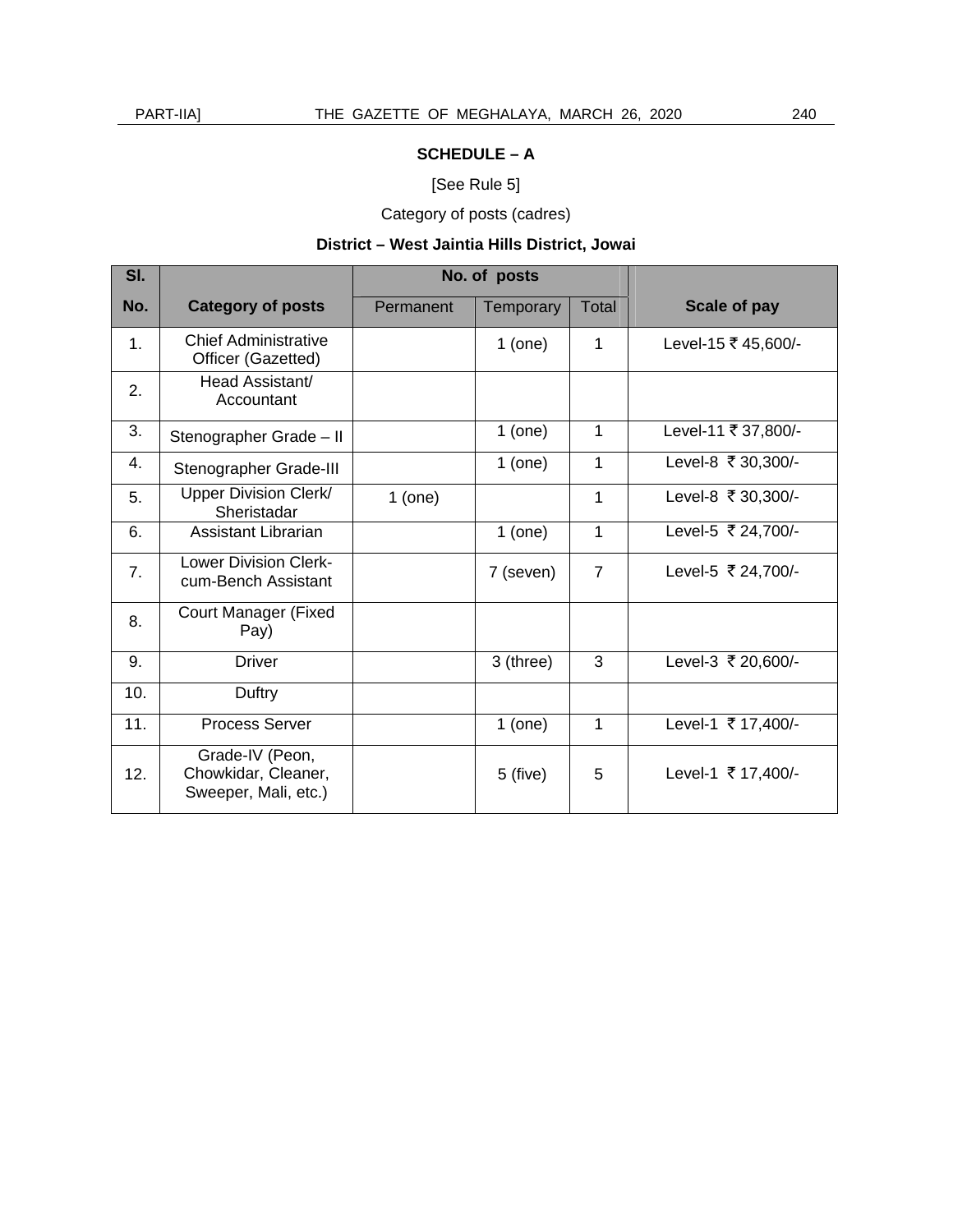## [See Rule 5]

Category of posts (cadres)

## **District – East Jaintia Hills District, Khliehriat**

| SI.           |                                                                | No. of posts |                  |                |                     |
|---------------|----------------------------------------------------------------|--------------|------------------|----------------|---------------------|
| No.           | <b>Category of posts</b>                                       | Permanent    | <b>Temporary</b> | <b>Total</b>   | Scale of pay        |
| $\mathbf 1$ . | <b>Chief Administrative</b><br>Officer (Gazetted)              |              | $1$ (one)        | 1              | Level-15 ₹ 45,600/- |
| 2.            | Head Assistant/<br>Accountant                                  |              |                  |                |                     |
| 3.            | Stenographer Grade - II                                        |              | $1$ (one)        | 1              | Level-11 ₹ 37,800/- |
| 4.            | Stenographer Grade-III                                         |              | 3 (three)        | 3              | Level-8 ₹ 30,300/-  |
| 5.            | Upper Division Clerk/<br>Sheristadar                           |              | 4 (four)         | 4              | Level-8 ₹ 30,300/-  |
| 6.            | Assistant Librarian                                            |              | $1$ (one)        | $\mathbf{1}$   | Level-5 ₹ 24,700/-  |
| 7.            | <b>Lower Division Clerk-</b><br>cum-Bench Assistant            |              | 7 (seven)        | $\overline{7}$ | Level-5 ₹ 24,700/-  |
| 8.            | <b>Court Manager (Fixed</b><br>Pay)                            |              |                  |                |                     |
| 9.            | Driver                                                         |              | 3 (three)        | 3              | Level-3 ₹ 20,600/-  |
| 10.           | Duftry                                                         |              | $1$ (one)        | $\mathbf{1}$   |                     |
| 11.           | <b>Process Server</b>                                          |              |                  |                |                     |
| 12.           | Grade-IV (Peon,<br>Chowkidar, Cleaner,<br>Sweeper, Mali, etc.) |              | $6$ (six)        | 6              | Level-1 ₹ 17,400/-  |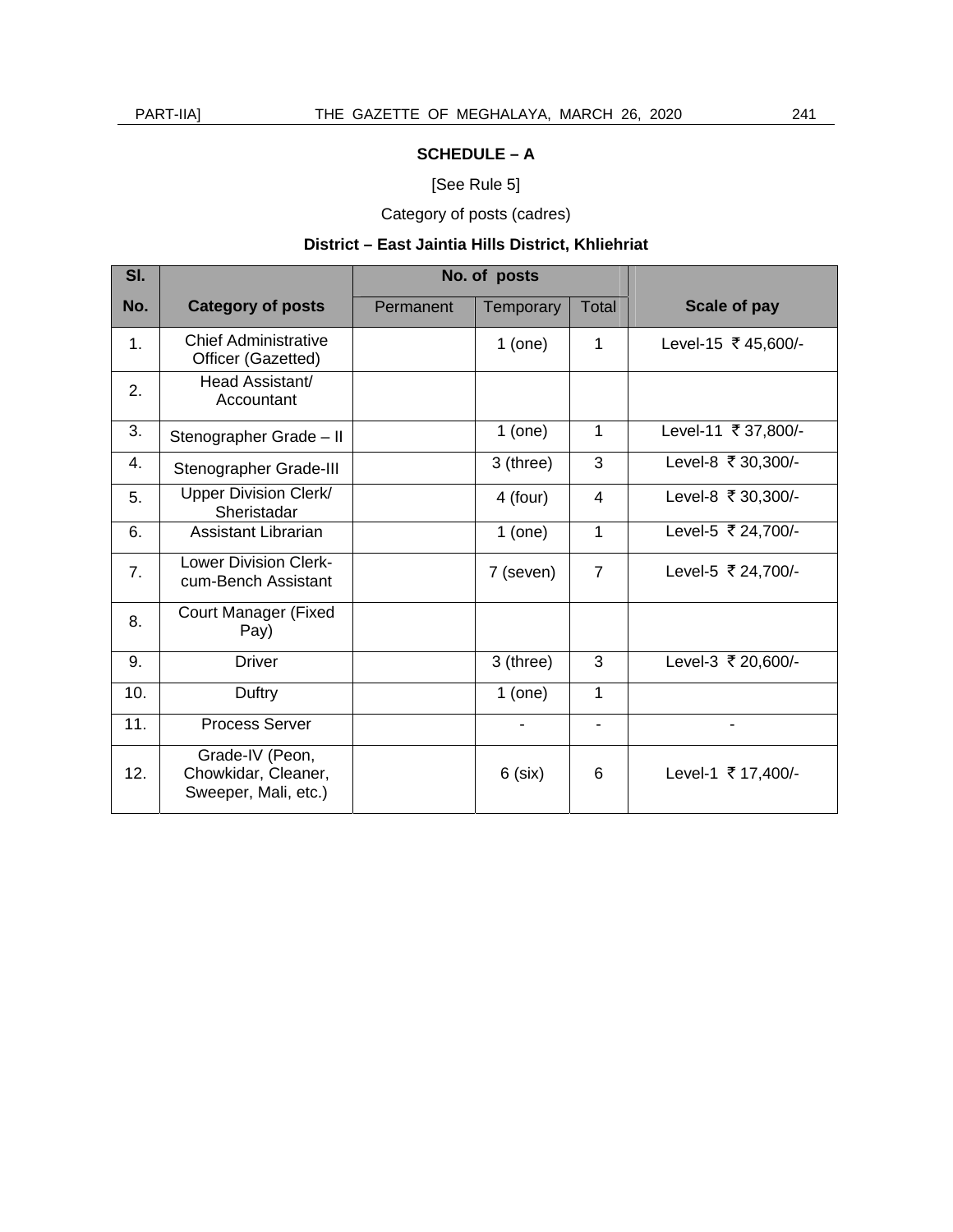## [See Rule 5]

Category of posts (cadres)

## **District – Ri-Bhoi District, Nongpoh**

| SI. |                                                                | No. of posts |                              |                              |                     |
|-----|----------------------------------------------------------------|--------------|------------------------------|------------------------------|---------------------|
| No. | <b>Category of posts</b>                                       | Permanent    | Temporary                    | Total                        | Scale of pay        |
| 1.  | Chief Administrative<br>Officer (Gazetted)                     |              | $1$ (one)                    | 1                            | Level-15 ₹ 45,600/- |
| 2.  | Head Assistant/<br>Accountant                                  |              |                              |                              |                     |
| 3.  | Stenographer Grade - II                                        |              | $1$ (one)                    | 1                            | Level-11 ₹ 37,800/- |
| 4.  | Stenographer Grade-III                                         |              | $2$ (two)                    | $\overline{2}$               | Level-8 ₹ 30,300/-  |
| 5.  | <b>Upper Division Clerk/</b><br>Sheristadar                    |              | $1$ (one)                    | 1                            | Level-8 ₹ 30,300/-  |
| 6.  | Assistant Librarian                                            |              | $1$ (one)                    | 1                            | Level-5 ₹ 24,700/-  |
| 7.  | <b>Lower Division Clerk-</b><br>cum-Bench Assistant            |              | 7 (seven)                    | $\overline{7}$               | Level-5 ₹ 24,700/-  |
| 8.  | <b>Court Manager (Fixed</b><br>Pay)                            |              |                              |                              |                     |
| 9.  | <b>Driver</b>                                                  |              | 3 (three)                    | 3                            | Level-3 ₹ 20,600/-  |
| 10. | Duftry                                                         |              | $\qquad \qquad \blacksquare$ | $\qquad \qquad \blacksquare$ |                     |
| 11. | Process Server                                                 |              | $1$ (one)                    | 1                            | Level-1 ₹ 17,400/-  |
| 12. | Grade-IV (Peon,<br>Chowkidar, Cleaner,<br>Sweeper, Mali, etc.) |              | 4 (four)                     | 4                            | Level-1 ₹ 17,400/-  |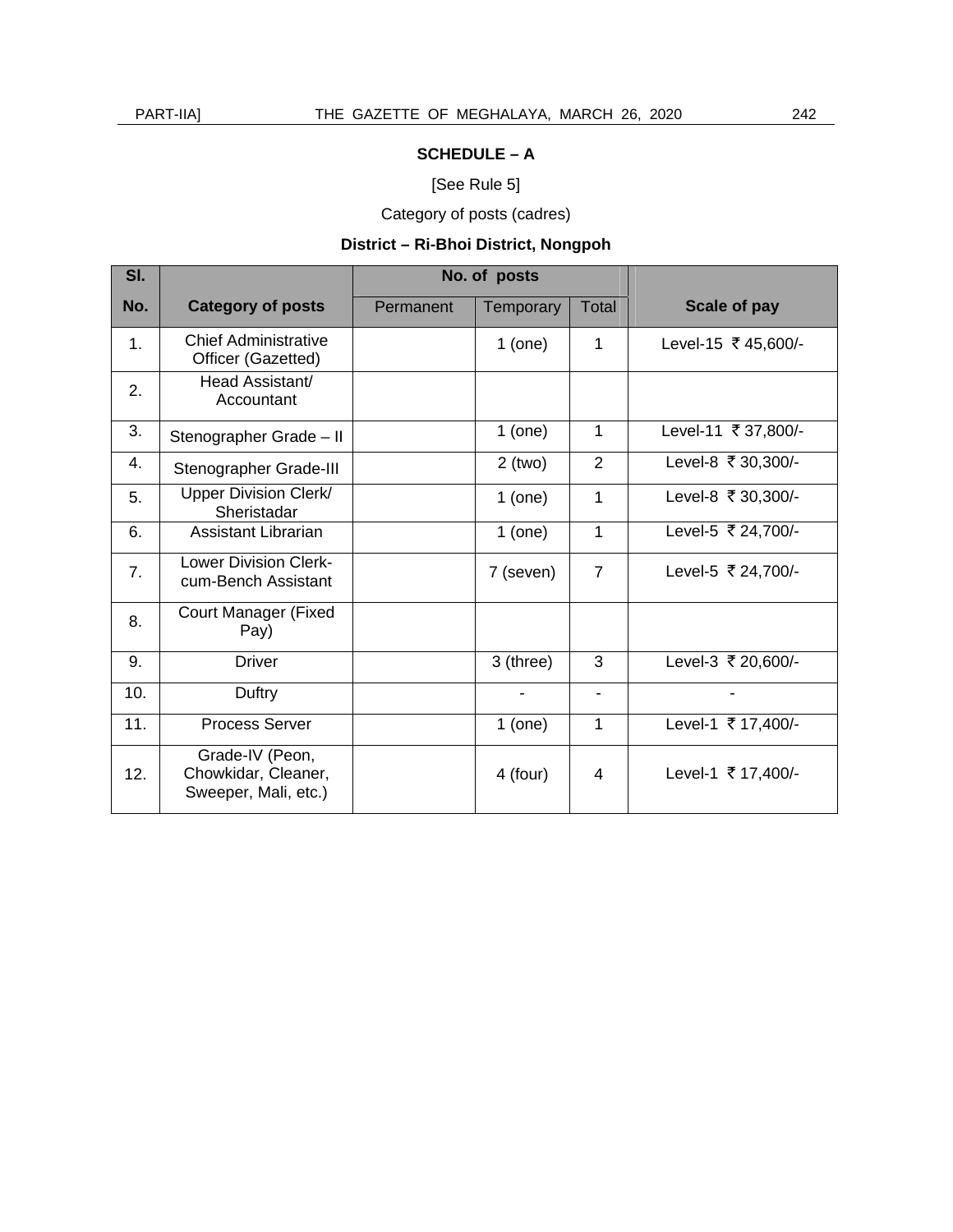## [See Rule 5]

Category of posts (cadres)

## **District – West Khasi Hills District, Nongstoin**

| SI. |                                                                | No. of posts |                              |                              |                     |
|-----|----------------------------------------------------------------|--------------|------------------------------|------------------------------|---------------------|
| No. | <b>Category of posts</b>                                       | Permanent    | <b>Temporary</b>             | Total                        | Scale of pay        |
| 1.  | <b>Chief Administrative</b><br>Officer (Gazetted)              |              |                              |                              | Not yet created     |
| 2.  | Head Assistant/<br>Accountant                                  |              |                              |                              |                     |
| 3.  | Stenographer Grade - II                                        |              | $1$ (one)                    | $\mathbf 1$                  | Level-11 ₹ 37,800/- |
| 4.  | Stenographer Grade-III                                         |              | $2$ (two)                    | $\overline{2}$               | Level-8 ₹ 30,300/-  |
| 5.  | Upper Division Clerk/<br>Sheristadar                           |              |                              |                              |                     |
| 6.  | <b>Assistant Librarian</b>                                     |              | $\overline{\phantom{0}}$     | $\qquad \qquad \blacksquare$ | $\blacksquare$      |
| 7.  | <b>Lower Division Clerk-</b><br>cum-Bench Assistant            |              | $1$ (one)                    | 1                            | Level-5 ₹ 24,700/-  |
| 8.  | <b>Court Manager (Fixed</b><br>Pay)                            |              |                              |                              |                     |
| 9.  | <b>Driver</b>                                                  |              | 4 (four)                     | 4                            | Level-3 ₹ 20,600/-  |
| 10. | Duftry                                                         |              | $\qquad \qquad \blacksquare$ | $\blacksquare$               |                     |
| 11. | <b>Process Server</b>                                          |              | $1$ (one)                    | 1                            | Level-1 ₹ 17,400/-  |
| 12. | Grade-IV (Peon,<br>Chowkidar, Cleaner,<br>Sweeper, Mali, etc.) |              | $2$ (two)                    | 2                            | Level-1 ₹ 17,400/-  |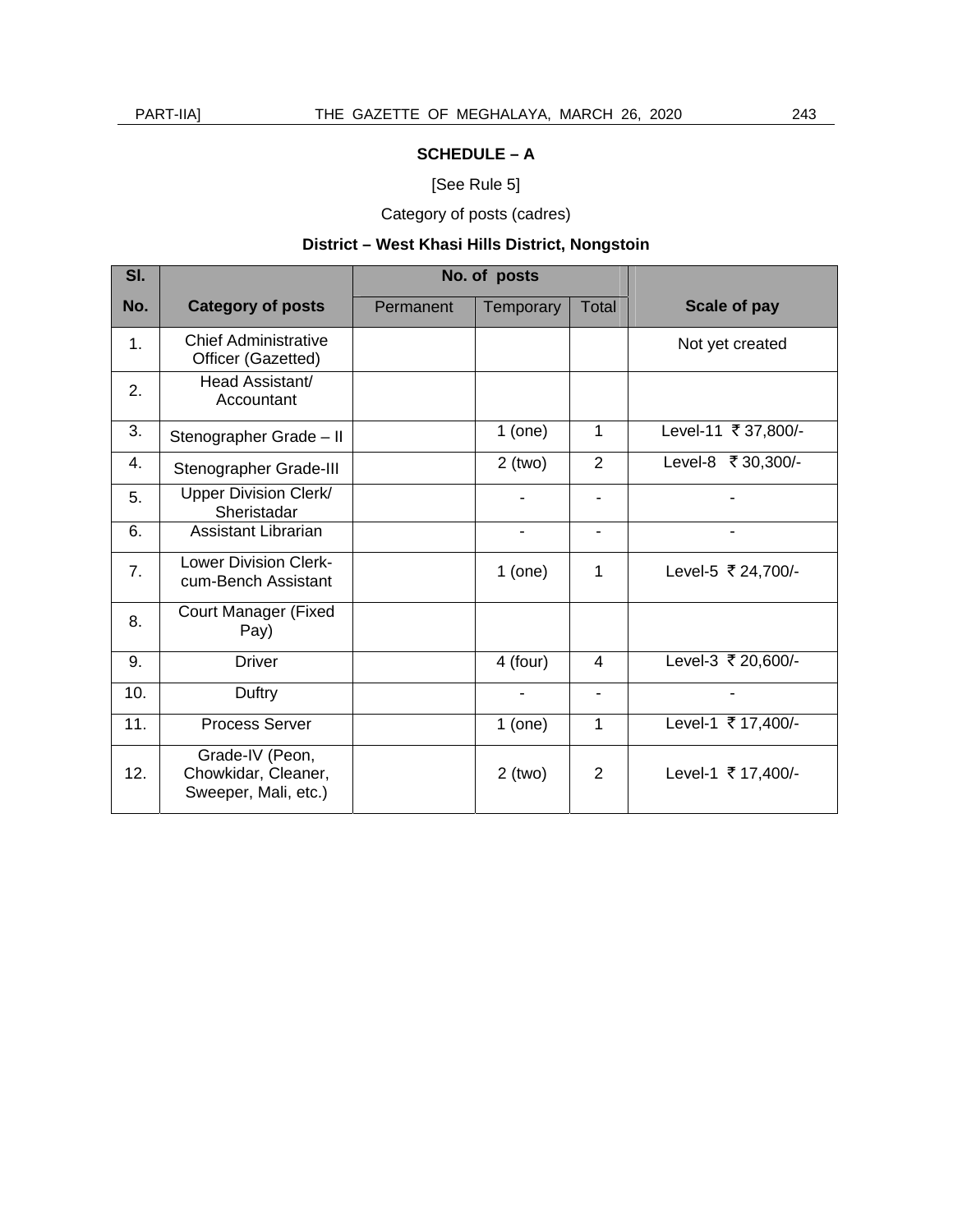## [See Rule 5]

Category of posts (cadres)

## **District – South West Khasi Hills District, Mawkyrwat**

| SI. |                                                                | No. of posts |           |              |                     |
|-----|----------------------------------------------------------------|--------------|-----------|--------------|---------------------|
| No. | <b>Category of posts</b>                                       | Permanent    | Temporary | <b>Total</b> | Scale of pay        |
| 1.  | <b>Chief Administrative</b><br>Officer (Gazetted)              |              | $1$ (one) | 1            | Level-15 ₹ 45,600/- |
| 2.  | Head Assistant/<br>Accountant                                  |              |           |              |                     |
| 3.  | Stenographer Grade - II                                        |              | $1$ (one) | 1            | Level-11 ₹ 37,800/- |
| 4.  | Stenographer Grade-III                                         |              | 3 (three) | 3            | Level-8 ₹ 30,300/-  |
| 5.  | Upper Division Clerk/<br>Sheristadar                           |              | 4 (four)  | 4            | Level-8 ₹ 30,300/-  |
| 6.  | <b>Assistant Librarian</b>                                     |              | $1$ (one) | 1            | Level-5 ₹ 24,700/-  |
| 7.  | <b>Lower Division Clerk-</b><br>cum-Bench Assistant            |              | $6$ (six) | 6            | Level-5 ₹ 24,700/-  |
| 8.  | <b>Court Manager (Fixed</b><br>Pay)                            |              |           |              |                     |
| 9.  | <b>Driver</b>                                                  |              | 3 (three) | 3            | Level-3 ₹ 20,600/-  |
| 10. | Duftry                                                         |              | $1$ (one) | 1            | Level-1 ₹ 17,400/-  |
| 11. | <b>Process Server</b>                                          |              |           |              |                     |
| 12. | Grade-IV (Peon,<br>Chowkidar, Cleaner,<br>Sweeper, Mali, etc.) |              | 8 (eight) | 8            | Level-1 ₹ 17,400/-  |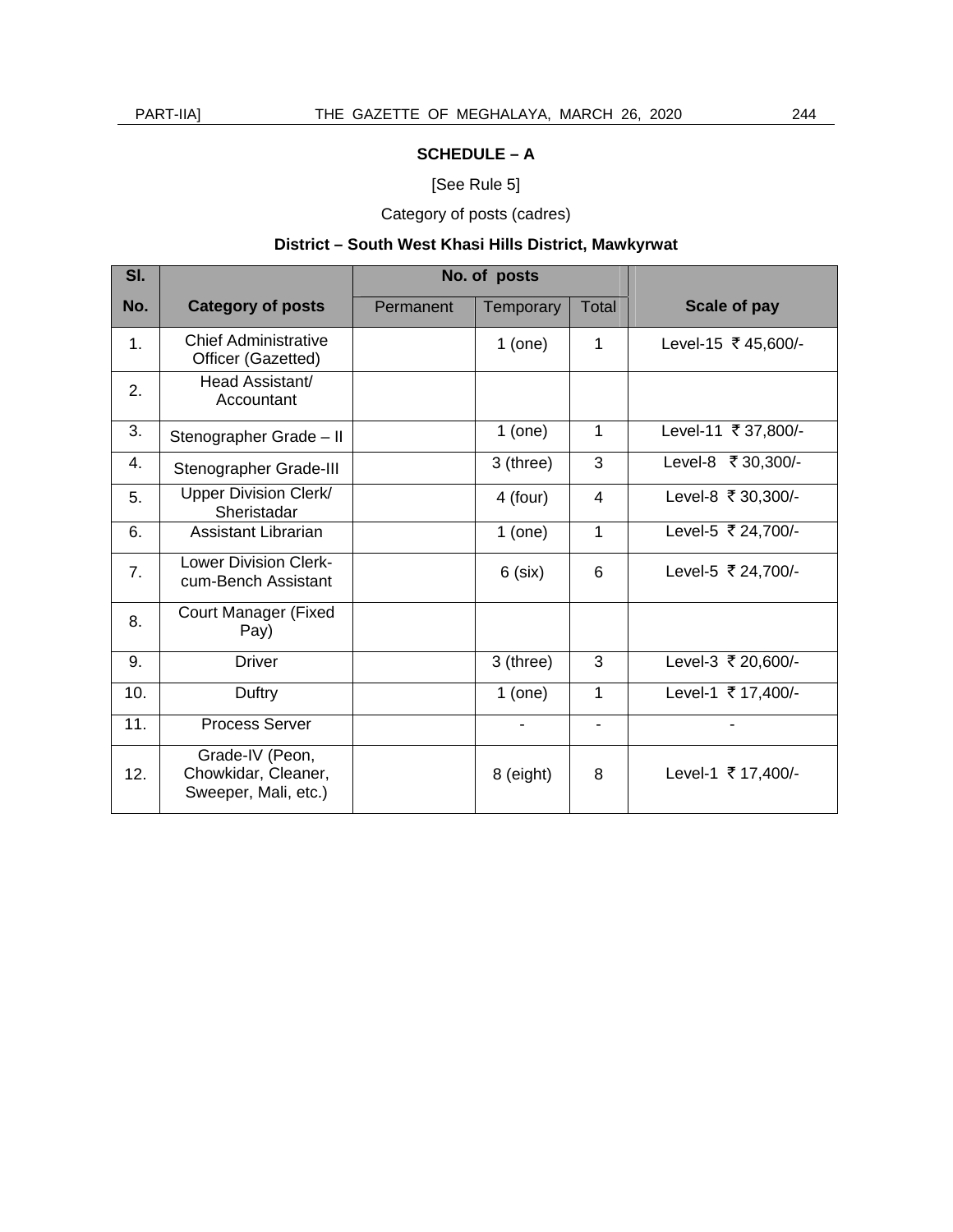## [See Rule 5]

Category of posts (cadres)

## **District – West Garo Hills District, Tura**

| SI.           |                                                                | No. of posts |                  |                |                     |
|---------------|----------------------------------------------------------------|--------------|------------------|----------------|---------------------|
| No.           | <b>Category of posts</b>                                       | Permanent    | <b>Temporary</b> | Total          | Scale of pay        |
| $\mathbf 1$ . | <b>Chief Administrative</b><br>Officer (Gazetted)              |              | $1$ (one)        | 1              | Level-15 ₹ 45,600/- |
| 2.            | Head Assistant/<br>Accountant                                  |              |                  |                |                     |
| 3.            | Stenographer Grade - II                                        |              | $2$ (two)        | $\overline{2}$ | Level-11 ₹ 37,800/- |
| 4.            | Stenographer Grade-III                                         |              | 3 (three)        | 3              | Level-8 ₹ 30,300/-  |
| 5.            | Upper Division Clerk/<br>Sheristadar                           |              | $2$ (two)        | $\overline{2}$ | Level-8 ₹ 30,300/-  |
| 6.            | Assistant Librarian                                            |              | $1$ (one)        | $\mathbf{1}$   | Level-5 ₹ 24,700/-  |
| 7.            | <b>Lower Division Clerk-</b><br>cum-Bench Assistant            |              | $2$ (two)        | $\overline{2}$ | Level-5 ₹ 24,700/-  |
| 8.            | <b>Court Manager (Fixed</b><br>Pay)                            |              |                  |                |                     |
| 9.            | <b>Driver</b>                                                  |              | $1$ (one)        | 1              | Level-3 ₹ 20,600/-  |
| 10.           | Duftry                                                         |              | $\mathbf 0$      |                |                     |
| 11.           | <b>Process Server</b>                                          |              | $\mathbf 0$      |                |                     |
| 12.           | Grade-IV (Peon,<br>Chowkidar, Cleaner,<br>Sweeper, Mali, etc.) |              |                  | 4              | Level-1 ₹ 17,400/-  |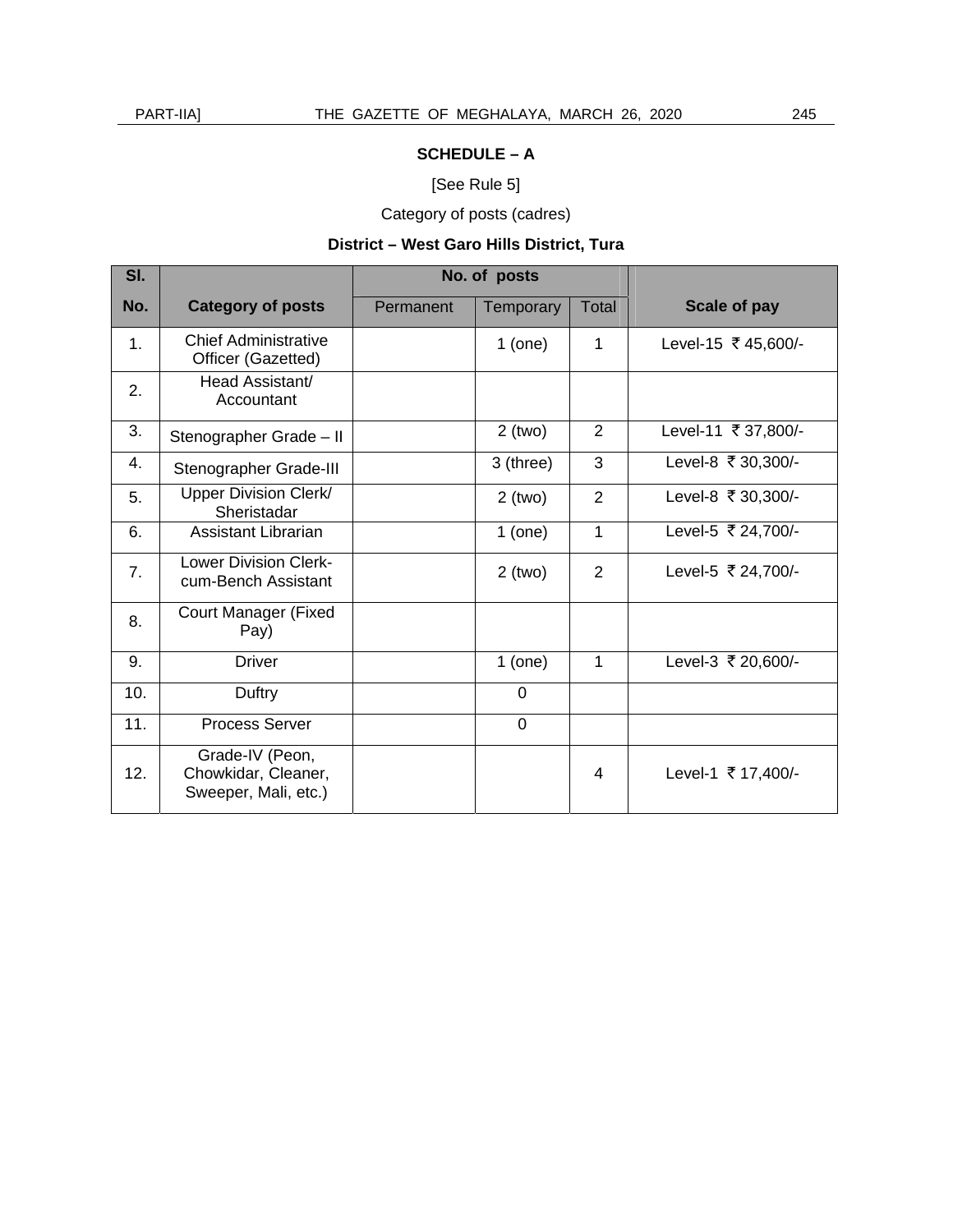## [See Rule 5]

Category of posts (cadres)

## **District – South West Garo Hills District, Ampati**

| SI. |                                                                | No. of posts |                  |              |                     |
|-----|----------------------------------------------------------------|--------------|------------------|--------------|---------------------|
| No. | <b>Category of posts</b>                                       | Permanent    | <b>Temporary</b> | Total        | Scale of pay        |
| 1.  | Chief Administrative<br>Officer (Gazetted)                     |              | $1$ (one)        | 1            | Level-15 ₹ 45,600/- |
| 2.  | Head Assistant/<br>Accountant                                  |              |                  |              |                     |
| 3.  | Stenographer Grade - II                                        |              | $1$ (one)        | $\mathbf{1}$ | Level-11 ₹ 37,800/- |
| 4.  | Stenographer Grade-III                                         |              | 3 (three)        | 3            | Level-8 ₹ 30,300/-  |
| 5.  | <b>Upper Division Clerk/</b><br>Sheristadar                    |              | 4 (four)         | 4            | Level-8 ₹ 30,300/-  |
| 6.  | Assistant Librarian                                            |              | $1$ (one)        | 1            | Level-5 ₹ 24,700/-  |
| 7.  | <b>Lower Division Clerk-</b><br>cum-Bench Assistant            |              | $6$ (six)        | 6            | Level-5 ₹ 24,700/-  |
| 8.  | <b>Court Manager (Fixed</b><br>Pay)                            |              |                  |              |                     |
| 9.  | <b>Driver</b>                                                  |              | 3 (three)        | 3            | Level-3 ₹ 20,600/-  |
| 10. | Duftry                                                         |              | $1$ (one)        | 1            | Level-1 ₹ 17,400/-  |
| 11. | <b>Process Server</b>                                          |              |                  |              |                     |
| 12. | Grade-IV (Peon,<br>Chowkidar, Cleaner,<br>Sweeper, Mali, etc.) |              | 8 (eight)        | 8            | Level-1 ₹ 17,400/-  |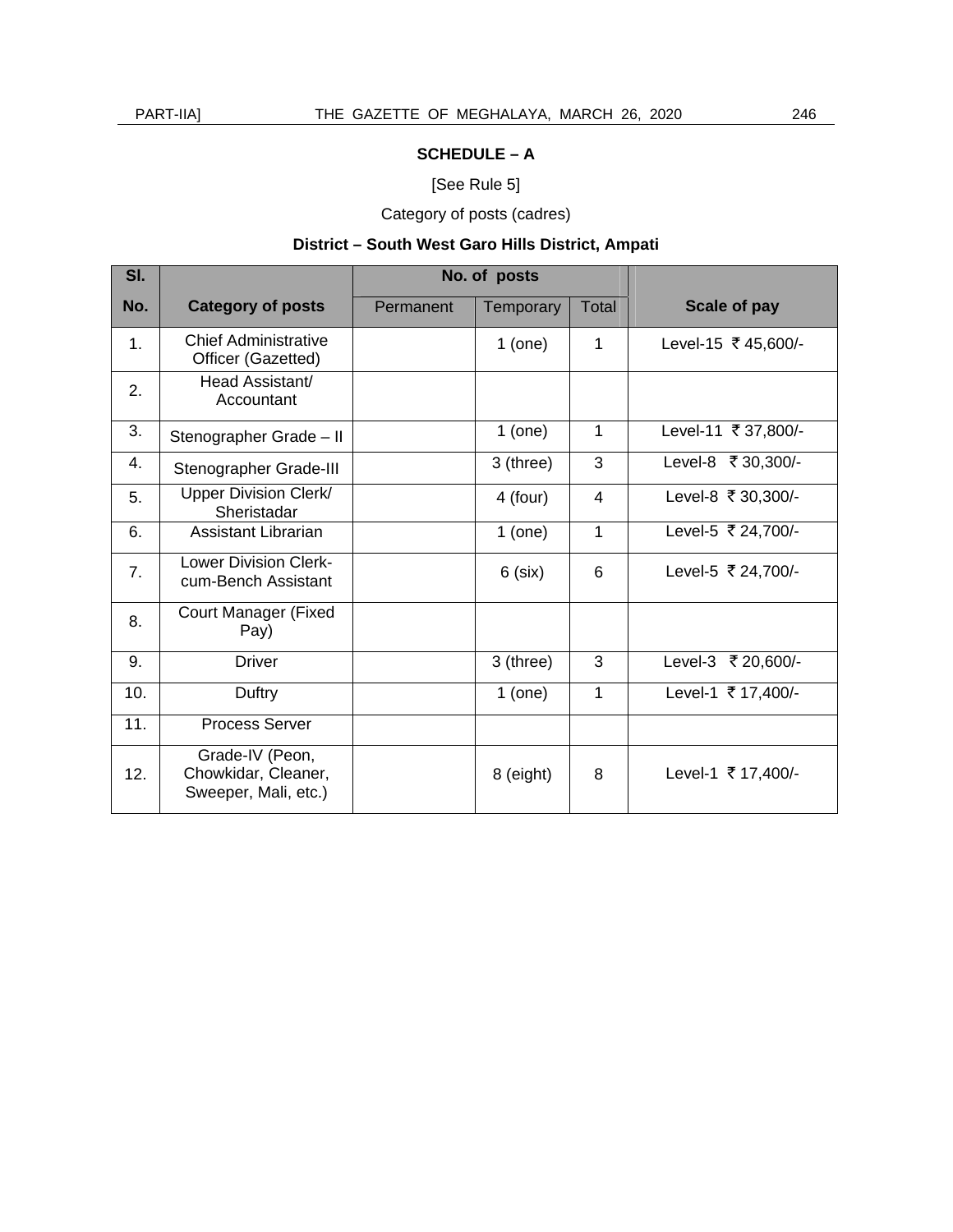## [See Rule 5]

Category of posts (cadres)

## **District – East Garo Hills District, Williamnagar**

| SI. |                                                                | No. of posts |                  |                |                            |
|-----|----------------------------------------------------------------|--------------|------------------|----------------|----------------------------|
| No. | <b>Category of posts</b>                                       | Permanent    | <b>Temporary</b> | <b>Total</b>   | Scale of pay               |
| 1.  | <b>Chief Administrative</b><br>Officer (Gazetted)              |              |                  | $\Omega$       | Under process              |
| 2.  | Head Assistant/<br>Accountant                                  |              |                  |                |                            |
| 3.  | Stenographer Grade - II                                        | $1$ (one)    |                  | 1              | Level-11 ₹ 37,800/-        |
| 4.  | Stenographer Grade-III                                         | $1$ (one)    |                  | 1              | Level-8 ₹ 30,300/-         |
| 5.  | Upper Division Clerk/<br>Sheristadar                           |              |                  | $\mathbf 0$    | Under process for creation |
| 6.  | Assistant Librarian                                            |              |                  |                |                            |
| 7.  | <b>Lower Division Clerk-</b><br>cum-Bench Assistant            | 3 (three)    |                  | 3              | Level-5 ₹ 24,700/-         |
| 8.  | Court Manager (Fixed<br>Pay)                                   |              |                  |                |                            |
| 9.  | <b>Driver</b>                                                  | $2$ (two)    |                  | $\overline{2}$ | Level-3 ₹ 20,600/-         |
| 10. | Duftry                                                         |              |                  | 0              |                            |
| 11. | <b>Process Server</b>                                          | $1$ (one)    |                  | 1              | Level-1<br>₹ 17,400/-      |
| 12. | Grade-IV (Peon,<br>Chowkidar, Cleaner,<br>Sweeper, Mali, etc.) | 4 (four)     |                  | 4              | ₹17,400/-<br>Level-1       |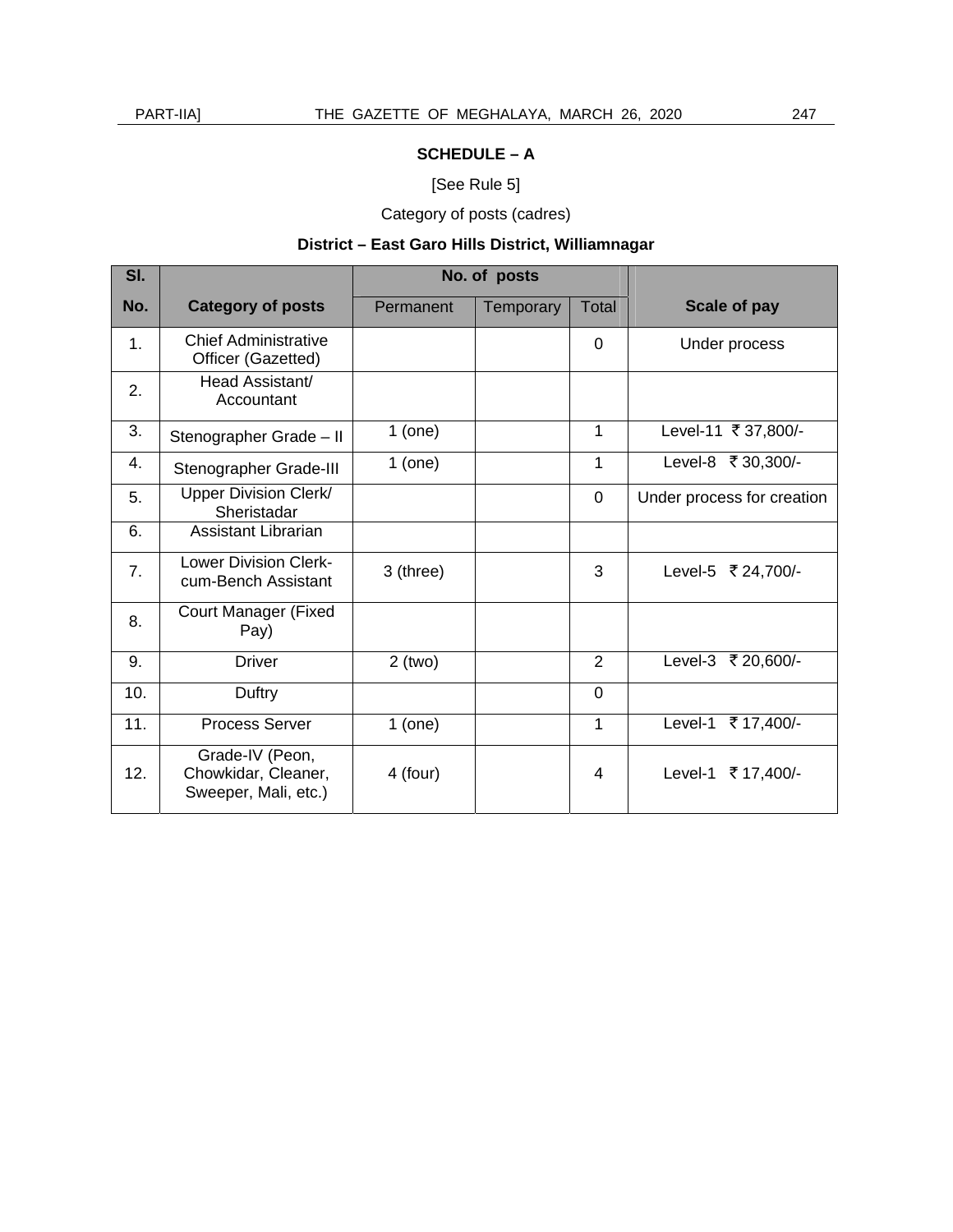## [See Rule 5]

Category of posts (cadres)

## **District – South Garo Hills District, Baghmara**

| SI.<br>No. |                                                                  | No. of posts |                  |       |                      |
|------------|------------------------------------------------------------------|--------------|------------------|-------|----------------------|
|            | <b>Category of posts</b>                                         | Permanent    | <b>Temporary</b> | Total | Scale of pay         |
| 1.         | Chief Administrative<br>Officer (Gazetted)                       |              | $1$ (one)        | 1     | Level-15 ₹ 45,600/-  |
| 2.         | Head Assistant/<br>Accountant                                    |              |                  |       |                      |
| 3.         | Stenographer Grade - II                                          |              | $1$ (one)        | 1     | Level-11 ₹ 37,800/-  |
| 4.         | Stenographer Grade - III                                         |              | 4 (four)         | 4     | Level-8 ₹ 30,300/-   |
| 5.         | Upper Division Clerk/<br>Sheristadar                             |              | 4 (four)         | 4     | Level-8 ₹ 30,300/-   |
| 6.         | Assistant Librarian                                              |              |                  |       |                      |
| 7.         | <b>Lower Division Clerk-</b><br>cum-Bench Assistant              |              | $6$ (six)        | 6     | Level-5 ₹ 24,700/-   |
| 8.         | Court Manager<br>(Fixed Pay)                                     |              |                  |       |                      |
| 9.         | <b>Driver</b>                                                    |              | 3 (three)        | 3     | Level-3 ₹ 20,600/-   |
| 10.        | Duftry                                                           |              | $1$ (one)        | 1     | Level-1 ₹ 17,400/-   |
| 11.        | <b>Process Server</b>                                            |              |                  |       |                      |
| 12.        | Grade - IV (Peon,<br>Chowkidar, Cleaner,<br>Sweeper, Mali, etc.) |              | 8 (eight)        | 8     | Level-1<br>₹17,400/- |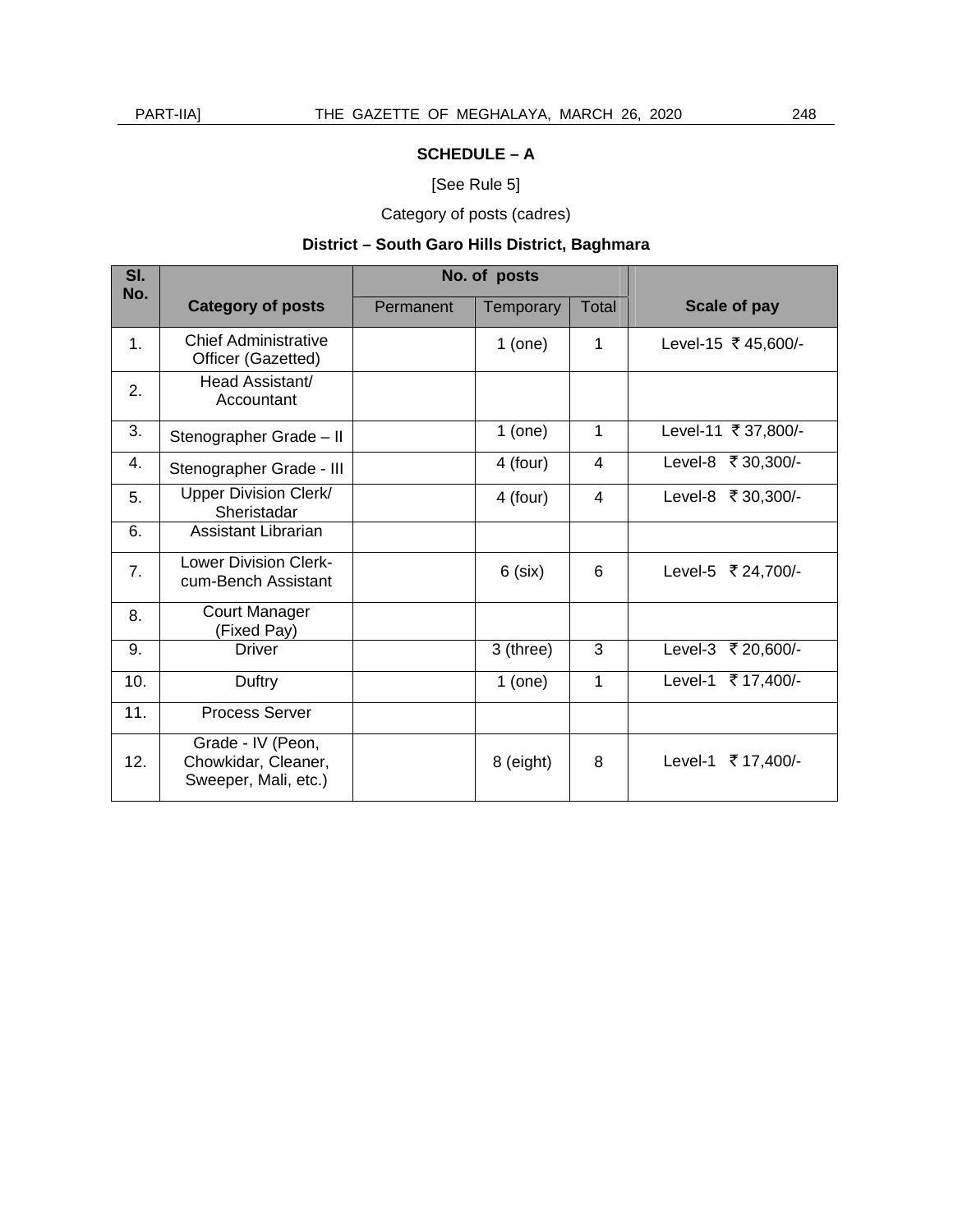[See Rule 5]

Category of posts (cadres)

## **District – North Garo Hills District, Resubelpara**

| SI.<br>No. |                                                                  | No. of posts |                  |              |                      |
|------------|------------------------------------------------------------------|--------------|------------------|--------------|----------------------|
|            | <b>Category of posts</b>                                         | Permanent    | <b>Temporary</b> | <b>Total</b> | Scale of pay         |
| 1.         | Chief Administrative<br>Officer (Gazetted)                       |              | $1$ (one)        | 1            | Level-15 ₹ 45,600/-  |
| 2.         | Head Assistant/<br>Accountant                                    |              |                  |              |                      |
| 3.         | Stenographer Grade - II                                          |              | $1$ (one)        | 1            | Level-11 ₹ 37,800/-  |
| 4.         | Stenographer Grade - III                                         |              | 3 (three)        | 3            | Level-8 ₹ 30,300/-   |
| 5.         | Upper Division Clerk/<br>Sheristadar                             |              | 4 (four)         | 4            | Level-8 ₹ 30,300/-   |
| 6.         | Assistant Librarian                                              |              | $1$ (one)        | 1            | Level-5 ₹ 24,700/-   |
| 7.         | <b>Lower Division Clerk-</b><br>cum-Bench Assistant              |              | 7 (seven)        | 7            | Level-5 ₹ 24,700/-   |
| 8.         | <b>Court Manager</b><br>(Fixed Pay)                              |              |                  |              |                      |
| 9.         | <b>Driver</b>                                                    |              | 3 (three)        | 3            | Level-3 ₹ 20,600/-   |
| 10.        | Duftry                                                           |              | $1$ (one)        | $\mathbf{1}$ | Level-1 ₹ 17,400/-   |
| 11.        | <b>Process Server</b>                                            |              |                  |              |                      |
| 12.        | Grade - IV (Peon,<br>Chowkidar, Cleaner,<br>Sweeper, Mali, etc.) |              | 8 (eight)        | 8            | Level-1<br>₹17,400/- |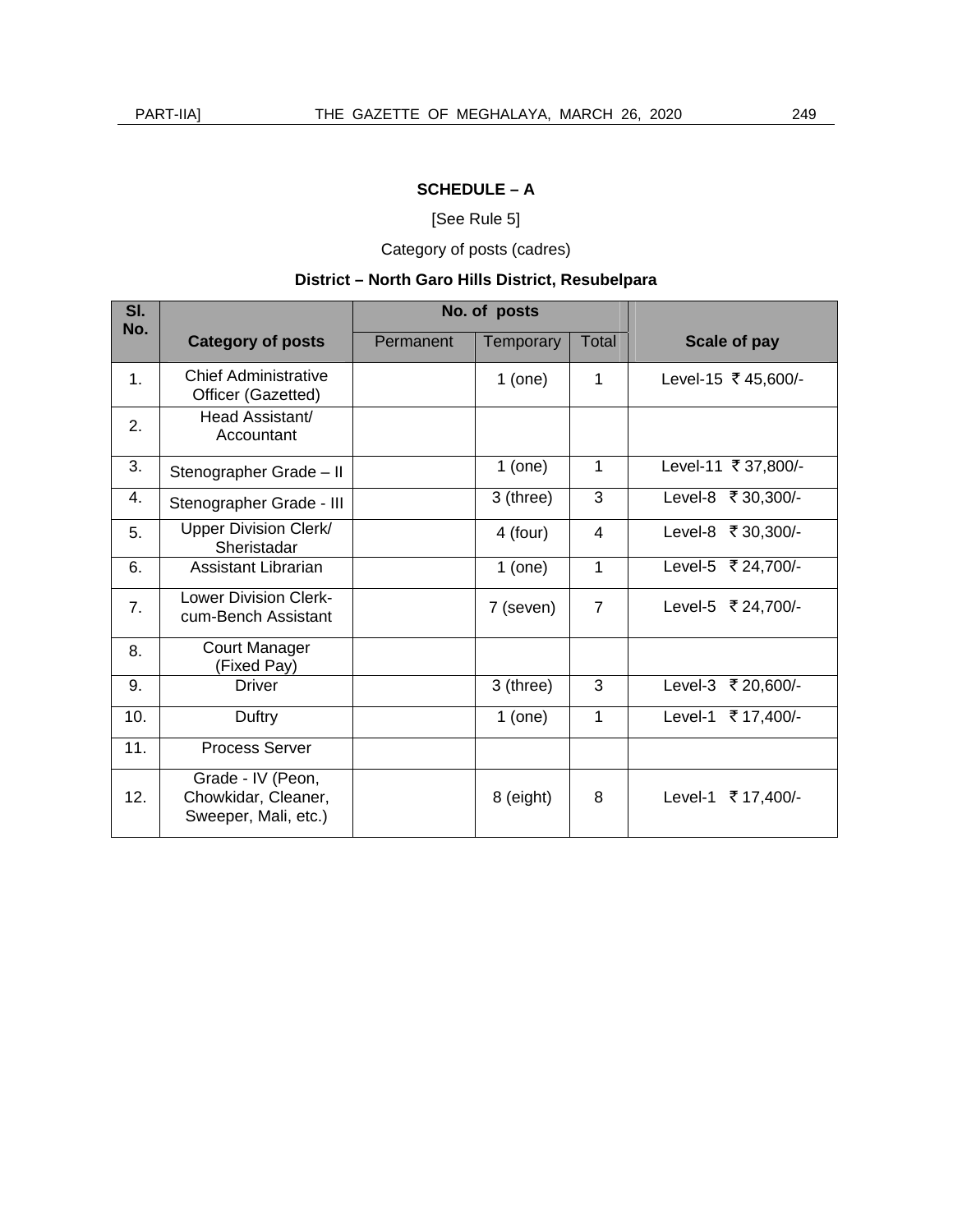## (See Rules 6 & 13)

| SI.<br>No. | <b>Category of Posts</b>                             | <b>Method of Appointment &amp;</b><br><b>Qualifications</b>                                                                                                                                                                                                                                                                        | Experience, if any,<br>prescribed for the post                          |
|------------|------------------------------------------------------|------------------------------------------------------------------------------------------------------------------------------------------------------------------------------------------------------------------------------------------------------------------------------------------------------------------------------------|-------------------------------------------------------------------------|
| 'A'        | B                                                    | C                                                                                                                                                                                                                                                                                                                                  | 'D'                                                                     |
| 1.         | <b>Chief Administrative</b><br>Officer<br>(Gazetted) | By promotion from the cadre of<br>Head Assistant/ Accountant.                                                                                                                                                                                                                                                                      | Minimum 5 (five) years in<br>the feeder cadre.                          |
| 2.         | Head Assistant/<br>Accountant                        | By promotion from the cadre of<br><b>Upper Division Clerks.</b>                                                                                                                                                                                                                                                                    | Minimum 5 (five) years in<br>the feeder cadre.                          |
| 3.         | Stenographers<br>$(Grade - II)$                      | 75% of the posts shall be filled up<br>by direct recruitment.                                                                                                                                                                                                                                                                      | Minimum 5 (five) years<br>experience as a<br>Stenographer (Grade - III) |
|            |                                                      | 25% of the posts shall be filled up<br>by promotion from amongst serving<br>Stenographer (Grade - III).                                                                                                                                                                                                                            | in case of promotion.                                                   |
|            |                                                      | <b>By Direct Recruitment</b>                                                                                                                                                                                                                                                                                                       |                                                                         |
|            |                                                      | Bachelor Degree from a recognized<br>University with diploma in<br>Stenography in English with<br>minimum speed of 100 words per<br>minute in shorthand and typing<br>speed of 40 words per minute in<br>computer. On the basis of written/<br>typing tests and personal interview<br>as conducted by the Recruiting<br>Authority. |                                                                         |
| 4.         | Stenographers                                        | <b>By Direct Recruitment</b>                                                                                                                                                                                                                                                                                                       |                                                                         |
|            | $(Grade - III)$                                      | Bachelor Degree from a recognized<br>University with diploma in<br>Stenography in English with<br>minimum speed of 80 wpm in<br>shorthand and typing speed of 40<br>wpm in computer. On the basis of<br>written/ typing tests and personal<br>interview as conducted by the<br>Recruiting Authority.                               |                                                                         |
| 5.         | Upper Division Clerk/<br>Sheristadar                 | By promotion from the cadre of<br>Lower Division Clerks/ Typist/<br>Bench Assistant.                                                                                                                                                                                                                                               | Minimum 5 (five) years in<br>the feeder cadre.                          |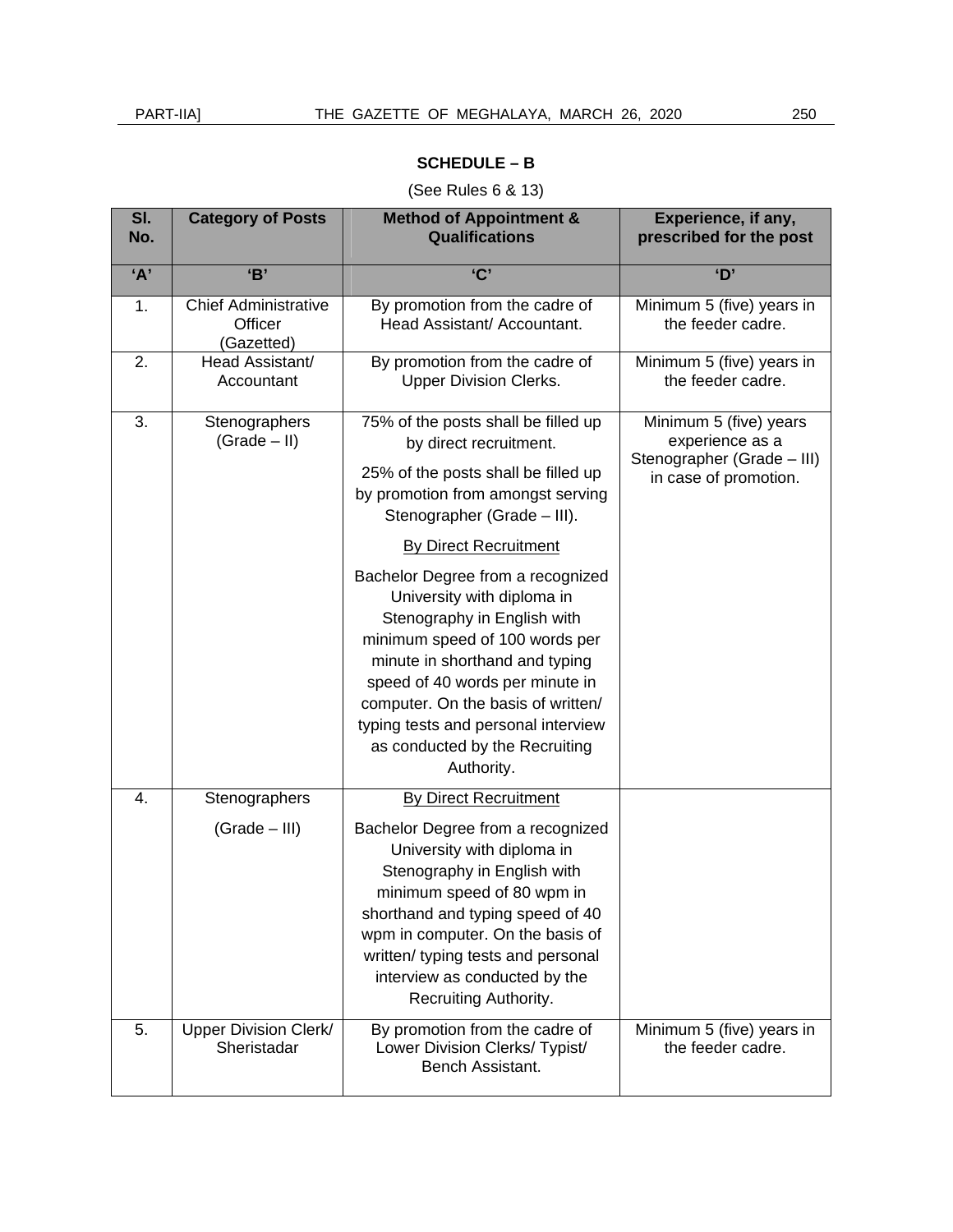## PART-IIA] THE GAZETTE OF MEGHALAYA, MARCH 26, 2020 251

| SI.<br>No. | <b>Category of Posts</b>   | <b>Method of Appointment &amp;</b><br><b>Qualifications</b>                                                                                                                                                                                                                                                                                                                                  | Experience, if any,<br>prescribed for the post |
|------------|----------------------------|----------------------------------------------------------------------------------------------------------------------------------------------------------------------------------------------------------------------------------------------------------------------------------------------------------------------------------------------------------------------------------------------|------------------------------------------------|
| 'A'        | B'                         | C                                                                                                                                                                                                                                                                                                                                                                                            | 'D'                                            |
| 6.         | <b>Assistant Librarian</b> | <b>By Direct Recruitment</b><br>Bachelor Degree or Diploma in<br>Library Science from a recognized<br>University and Proficiency in the use<br>of computer.                                                                                                                                                                                                                                  |                                                |
|            |                            | On the basis of written tests and<br>personal interview as conducted by<br>the Recruiting Authority as specified<br>in Appendix-A of these Rules.                                                                                                                                                                                                                                            |                                                |
| 7.         | Lower Division Clerk/      | <b>By Direct Recruitment</b>                                                                                                                                                                                                                                                                                                                                                                 | Minimum 5 (five) years                         |
|            | Typists/Bench<br>Assistant | 70% of the posts shall be filled up<br>by direct recruitment.                                                                                                                                                                                                                                                                                                                                | experience from the feeder<br>cadre.           |
|            |                            | Bachelor Degree from a recognized<br>University with Computer<br>Knowledge.                                                                                                                                                                                                                                                                                                                  |                                                |
|            |                            | On the basis of written tests and<br>personal interview, as conducted by<br>the Recruiting Authority, as<br>specified in Appendix-B of these<br>Rules.                                                                                                                                                                                                                                       |                                                |
|            |                            | <b>By Promotion</b>                                                                                                                                                                                                                                                                                                                                                                          |                                                |
|            |                            | 30% of the total vacancies shall be<br>made by promotion on the<br>recommendation of a Committee<br>nominated by the Recruiting<br>Authority adjudging suitability of the<br>candidates on the basis of Merit-<br>cum-Seniority from amongst<br>Graduate Grade-IV employees who<br>have secured 50% of marks in the<br>qualifying test in the following<br>subjects:<br>(i) General English; |                                                |
|            |                            | (ii) General Knowledge;                                                                                                                                                                                                                                                                                                                                                                      |                                                |
|            |                            | (iii) Elementary Arithmetic; and<br>(iv) Basic Computer fundamentals<br>and concepts.                                                                                                                                                                                                                                                                                                        |                                                |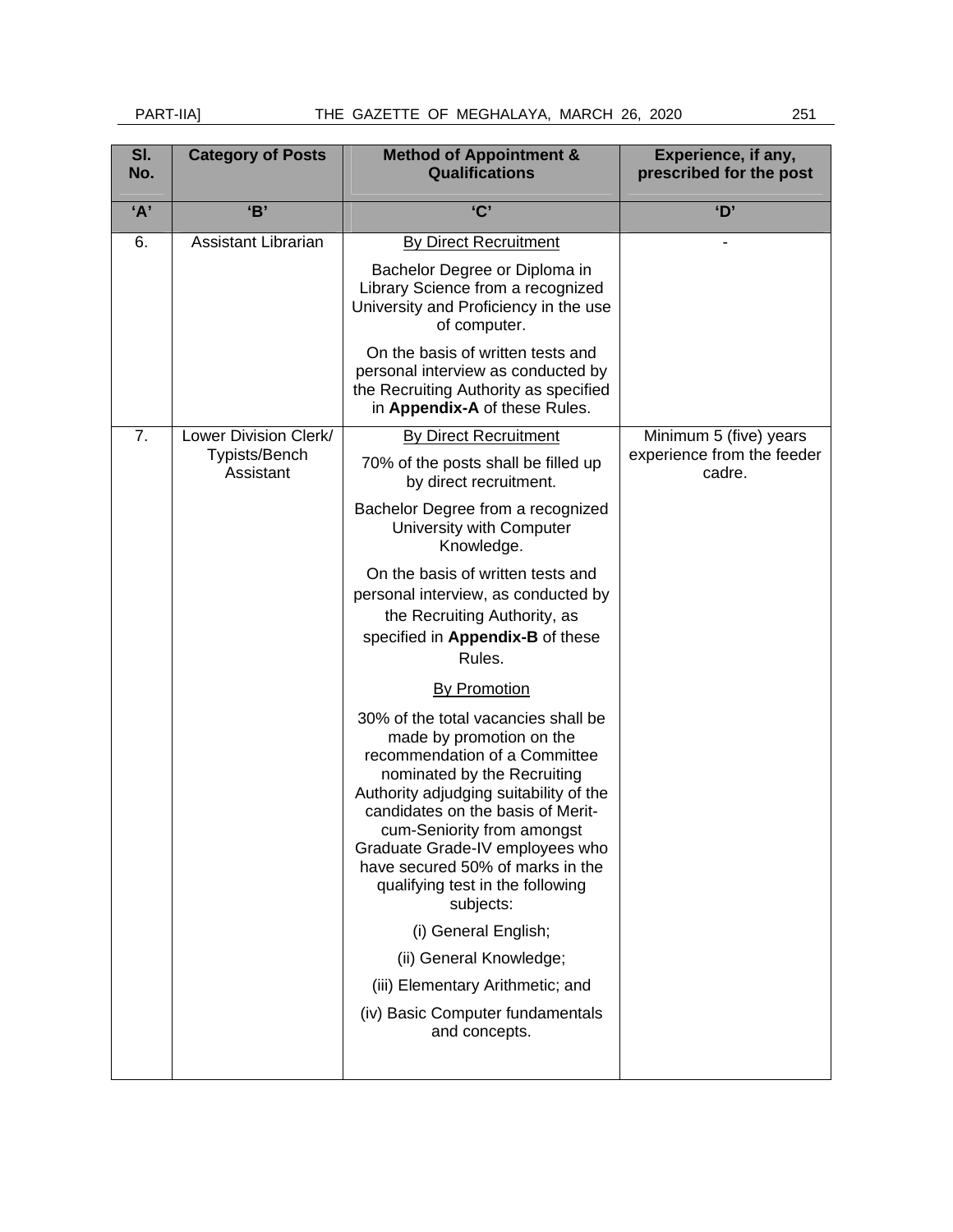| SI.<br>No. | <b>Category of Posts</b>                                       | <b>Method of Appointment &amp;</b><br><b>Qualifications</b>                                                                                                                                                                                              | Experience, if any,<br>prescribed for the post                                                                                                                                                                                                                                                                                        |
|------------|----------------------------------------------------------------|----------------------------------------------------------------------------------------------------------------------------------------------------------------------------------------------------------------------------------------------------------|---------------------------------------------------------------------------------------------------------------------------------------------------------------------------------------------------------------------------------------------------------------------------------------------------------------------------------------|
| A'         | B'                                                             | $^{\prime}$ C'                                                                                                                                                                                                                                           | 'D'                                                                                                                                                                                                                                                                                                                                   |
| 8.         | <b>Court Manager</b><br>(Fixed Pay)                            | Candidate must have done B. Tech.<br>in Computer Science/ Information<br>Technology with a degree in MBA<br>from recognized University/ Institute<br>or MBA in Finance/ HR and with 1<br>(one) year Diploma in Computer<br>Science accredited by DOEACC. | (i) He shall have minimum<br>10 years experience in the<br>field of management,<br>experience/ training in I.T<br>Systems Management,<br>H.R Management,<br><b>Financial Systems</b><br>Management.<br>(ii) He shall not be more<br>than 40 (forty) years of<br>age.<br>(iii) He should have<br>excellent communication<br>skills.    |
| 9.         | <b>Driver</b>                                                  | <b>By Direct Recruitment</b><br>SSLC passed from a recognized<br>Board.                                                                                                                                                                                  | Must hold a valid license<br>for driving Light Motor<br>Vehicle and Transport<br>Vehicle;<br>Must also possess the<br>following:<br>Knowledge of roadside<br>repairs and efficiency in<br>driving; and<br>3 (three) years experience<br>after obtaining valid license<br>for driving Light Motor<br>Vehicle and Transport<br>Vehicle. |
| 10.        | Duftry                                                         | By promotion from eligible Grade-IV<br>employees on the basis of<br>Merit-cum-Seniority.                                                                                                                                                                 | Must have put in not less<br>than 3 (three) years of<br>service.                                                                                                                                                                                                                                                                      |
| 11.        | Process Server                                                 | By promotion from eligible Grade-IV<br>employees on the basis of<br>Merit-cum-Seniority.                                                                                                                                                                 | Must have put in not less<br>than 3 (three) years of<br>service.                                                                                                                                                                                                                                                                      |
| 12.        | Grade-IV (Peon,<br>Chowkidar, Cleaner,<br>Sweeper, Mali, etc.) | <b>By Direct Recruitment</b><br>SSLC passed from a recognized<br>Board.<br>For the post of Mali<br>SSLC passed from a recognized<br>Board with knowledge of gardening<br>work.                                                                           |                                                                                                                                                                                                                                                                                                                                       |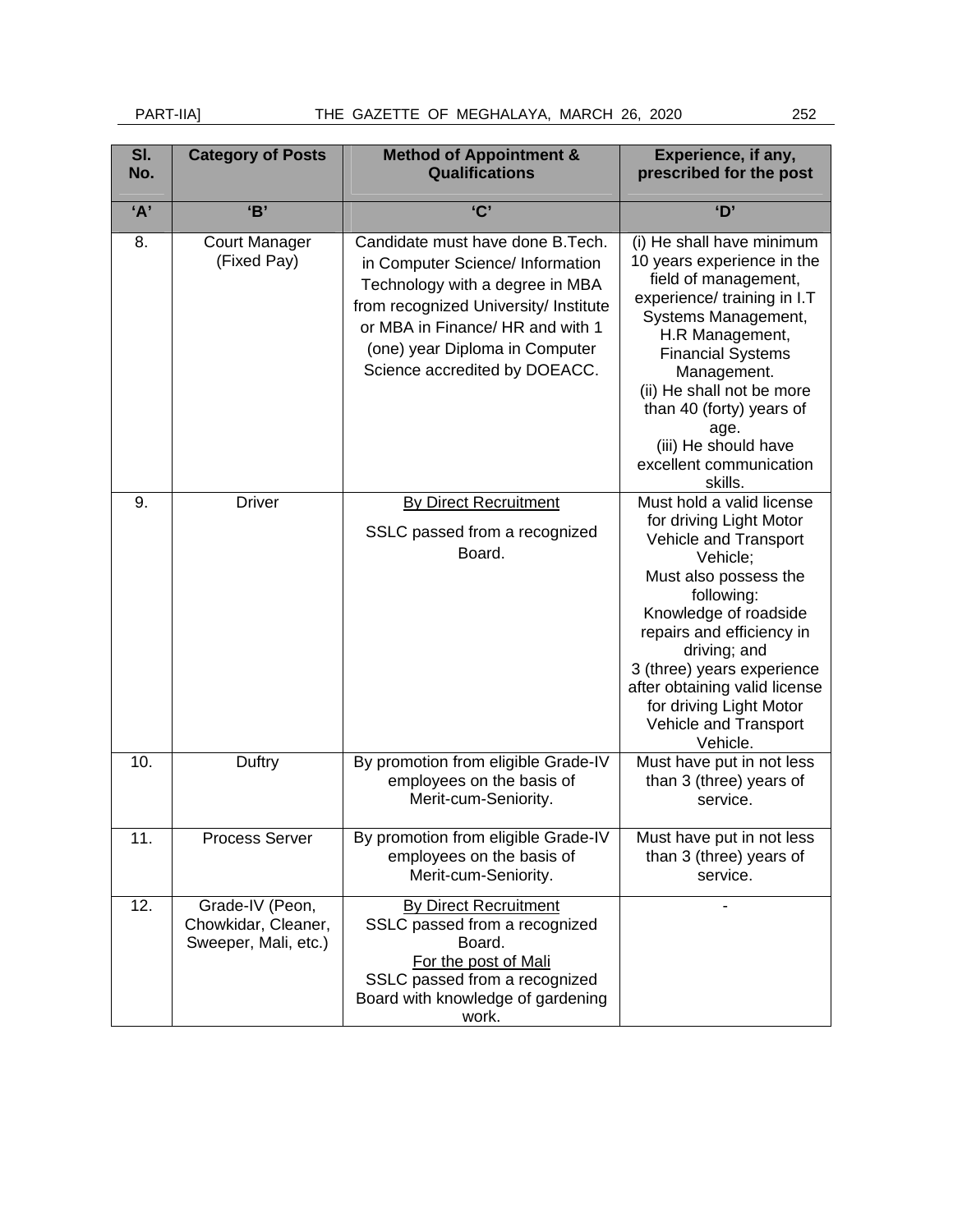#### **APPENDIX-A**

#### **SYLLABUS DETAILS FOR THE POST OF ASSISTANT LIBRARIAN**

**Library Science (40 marks) –** Library, Information and Society, Information Science and Services, Organising and Managing Information, ICT Fundamentals, Communication Skills, Management of Library and Information Centre, Document Processing Practical, Information Products and Services.

#### **Elementary English (20 marks)**

Spotting the error in a sentence, Synonyms, Antonyms, sentence improvement, Idioms and Phrases, one word substitution, letter writing.

#### **Computer Knowledge (20 marks)**

What is a computer, Input devices, Output devices, Storage device, Memory, RAM, ROM, Hardware, Software, Microsoft Office (Word, Excel, Power Point), Operating Systems, basics of Operating Systems, Generations of Operating systems, Types of Operating Systems.

#### **General Knowledge and Current Affairs (20 marks)**